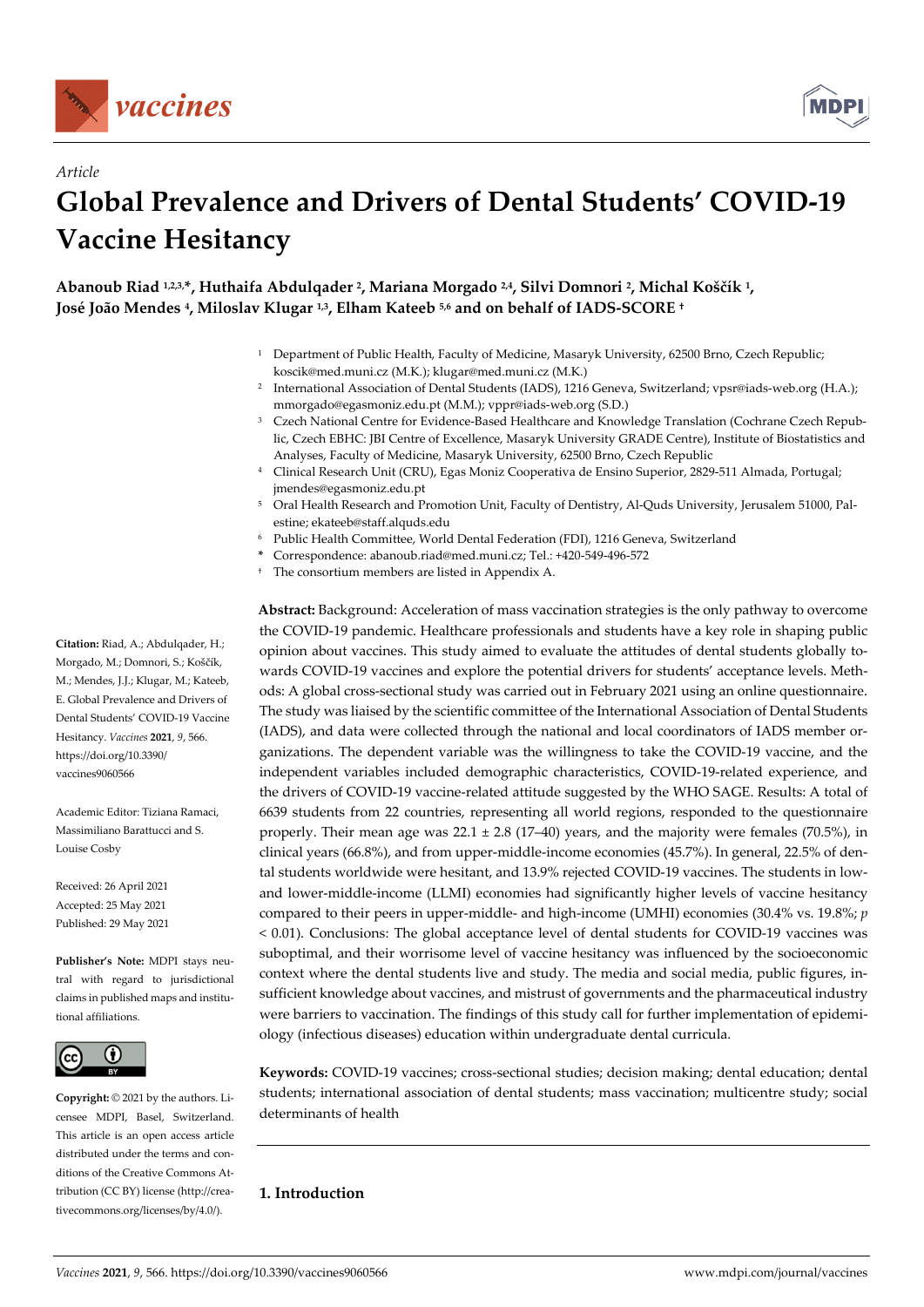Vaccine hesitancy (VH) is defined by the World Health Organization (WHO) Strategic Advisory Group of Experts on Immunization (SAGE) as a "delay in acceptance or refusal of vaccination despite the availability of vaccination services" [1]. Given the urgency of mass vaccination against severe acute respiratory syndrome coronavirus 2 (SARS-CoV-2) strategies, VH is increasingly recognized as a serious public health threat that requires thorough investigation among various population groups to fully understand its drivers as well as its prevalence [2,3].

However, healthcare workers (HCWs) are usually perceived by their patients as the most reliable information source about vaccines; this group sometimes shows different levels of VH [4,5]. Karafillakis et al. (2016) found that the fear of vaccine side effects, apprehension of new vaccines due to lack of safety data, and mistrust of pharmaceutical companies due to financial interests were the most prominent drivers of VH among HCWs in Europe [6]. Unfortunately, all these issues are relevant to the context of coronavirus disease 2019 (COVID-19) vaccines recently produced through intensified manufacturing processes and used through emergency use authorization (EUA) [7].

Dental students represent a particular subset of the healthcare students' population who will play a key role in shaping their patients' health-related attitudes and behaviours in the near future, as they are perceived as role models of a healthy lifestyle [8]. Adopting positive health-related beliefs and attitudes by HCWs increases their preparedness and capacity to counsel patients on behavioural changes [9]. Therefore, self-care is a core competency of medical education and a cost-effective public health policy for sustainable health promotion [10,11]. Moreover, medical students retain the highest levels of healthrelated knowledge and attitudes, making them the opinion leaders of public health issues among the university students' community [12].

Additionally, dental students differ from the general university student population because they are prone to an increased risk of contracting infectious diseases as part of their clinical training requirement [13]. Therefore, they are obliged to receive certain vaccines prior to joining the clinical years of their undergraduate courses, including hepatitis B, tetanus, and influenza vaccines [14]. These aggressive policies had led to a significant increase in immunized dentists against a wide array of occupational infections during recent years in some low- and low-middle-income economies [15,16]. Nevertheless, dental students' knowledge and attitudes towards the relatively novel and nonmandatory vaccines, such as the human papillomavirus (HPV) vaccine, remained suboptimal in countries of various economic capacities, e.g., India, Saudi Arabia, and the United States of America (USA) [17–19].

Clinical-year dental students were found to have substantially higher levels of positive attitudes and knowledge towards HPV and hepatitis B vaccines, respectively, compared to their pre-clinical peers [19,20]. Farsi et al. (2020) had found that female dental students showed a significantly higher level of HPV vaccine acceptance than their male peers [19]. Similarly, Rutkoski et al. (2020) found that female dental students were more knowledgeable about the HPV vaccine [18]. The conspiracy beliefs and misconception about the immunity system played a decisive role in decreasing the university students' acceptance level of the COVID-19 vaccine [21]. However, there is a lack of worldwide evidence on COVID-19 VH levels and their association with the economy; the indirect evidence suggests that economic hardship is a clear determinant of VH among individuals in the same country [22]. In a recent Italian cross-sectional study, the recovered COVID-19 patients showed substantial levels of VH towards the COVID-19 vaccine (59.2%) and influenza vaccine (54.6%) [23]. Older age and previous 2019 influenza shots were the main predictors of positive attitudes towards vaccination [23].

Social media platforms play a key role in communicating health-related information, including pro- and anti-vaccination messages, which can affect public opinion about vaccines, their effectiveness, and safety [24]. A recent cross-sectional study revealed that mistrust of government was strongly correlated with vaccine hesitancy among the Austrian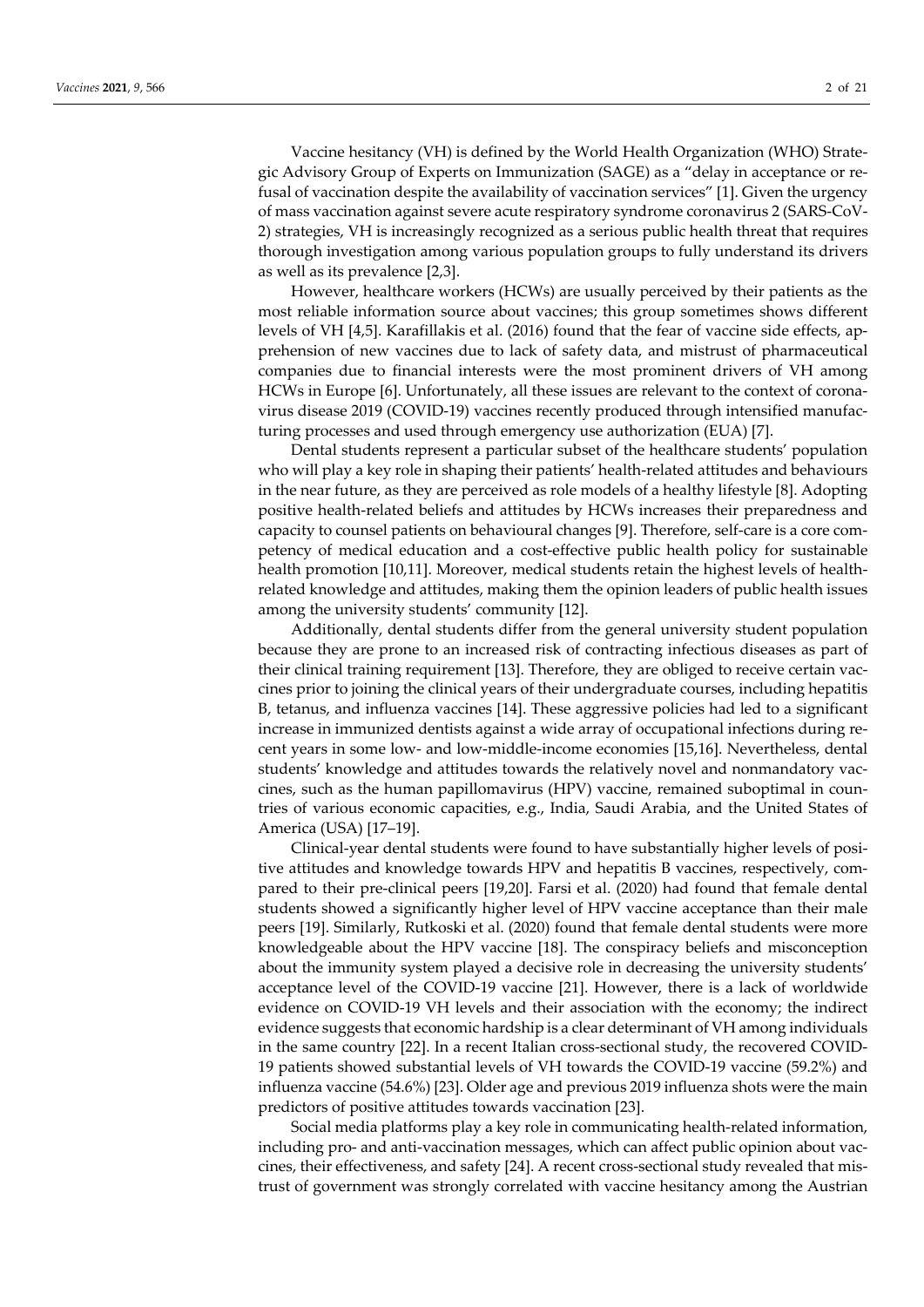population; thus, suggesting that disengagement from public discourse endangers vaccination strategies [25]. Religious and cultural values can also undermine the willingness to receive the vaccines; therefore, there are emerging calls for urgent interventions to confront misconceptions about vaccines through religious institutions [26]. Therefore, WHO SAGE acknowledged social media, mistrust of government and pharmaceutical industry, and personal beliefs as contextual drivers of vaccine hesitancy [2]. In addition, general attitudes towards newly developed vaccines, knowledge about vaccine safety and effectiveness, and availability of vaccines are depicted by the WHO SAGE as personal/social and vaccine-specific drivers of VH [2].

The primary objective of this study was to estimate the prevalence of COVID-19 VH among a global sample of dental students. The secondary objectives were to explore the potential drivers for VH of dental students and to evaluate their impact on students' acceptance of the COVID-19 vaccine.

#### **2. Materials and Methods**

## *2.1. Study Design*

A cross-sectional survey-based study was carried out between the 6th and 28th February 2021 by the national and local member organizations of the International Association of Dental Students (IADS) [27]. The study utilized an online self-administered questionnaire (SAQ) of multiple-choice items developed through KoBoToolbox (Harvard Humanitarian Initiative, Cambridge, MA, USA, 2021) [28].

After ethical clearance, invitation emails were sent to all the national and local delegates of IADS to participate in this cross-sectional study aiming to evaluate the attitudes of dental students worldwide towards the COVID-19 vaccine. Online orientation sessions were held to demonstrate the study objectives and the role of national and local coordinators in this study who were primarily concerned with survey dissemination and data collection. The Standing Committee on Research and Education (SCORE) of IADS was in charge of supervising the whole project and facilitating communication among the national and local coordinators [29]. The study was conducted and reported according to the Strengthening the Reporting of Observational Studies in Epidemiology (STROBE) statement for cross-sectional studies [30].

#### *2.2. Participants*

The target population of this study was the undergraduate dental students in the participating countries. Given the global variability of dental education systems, students of the compulsory training year (dental interns) and the students who graduated within the last 12 months were included. The participation in this study was voluntary, and the participants were not financially compensated and received no other means of incentives to limit selection bias. All participants provided their digital informed consent prior to filling in the questionnaire, and they were offered to withdraw from the study at any moment before submitting their answers without justification.

The national and local coordinators used various methods to circulate the uniform resource locator (URL) of the questionnaire, including social media platforms (Facebook, Twitter, and Instagram), instant messaging groups (WhatsApp and WeChat), and distribution lists of their organizations and universities.

The pragmatic sample size of participating countries was calculated using Epi-Info<sup>TM</sup> version 7.2.4 (CDC, Atlanta, GA, USA, 2020) according to the total number of dental students in each participating country and assuming 50% of outcome probability with a confidence level of 95% and an error margin of 5% [31] (Supplementary File, Table S1).

A total of 6680 students participated in this study, with 41 students having filled in the questionnaire improperly; therefore, they were excluded from the final analyses.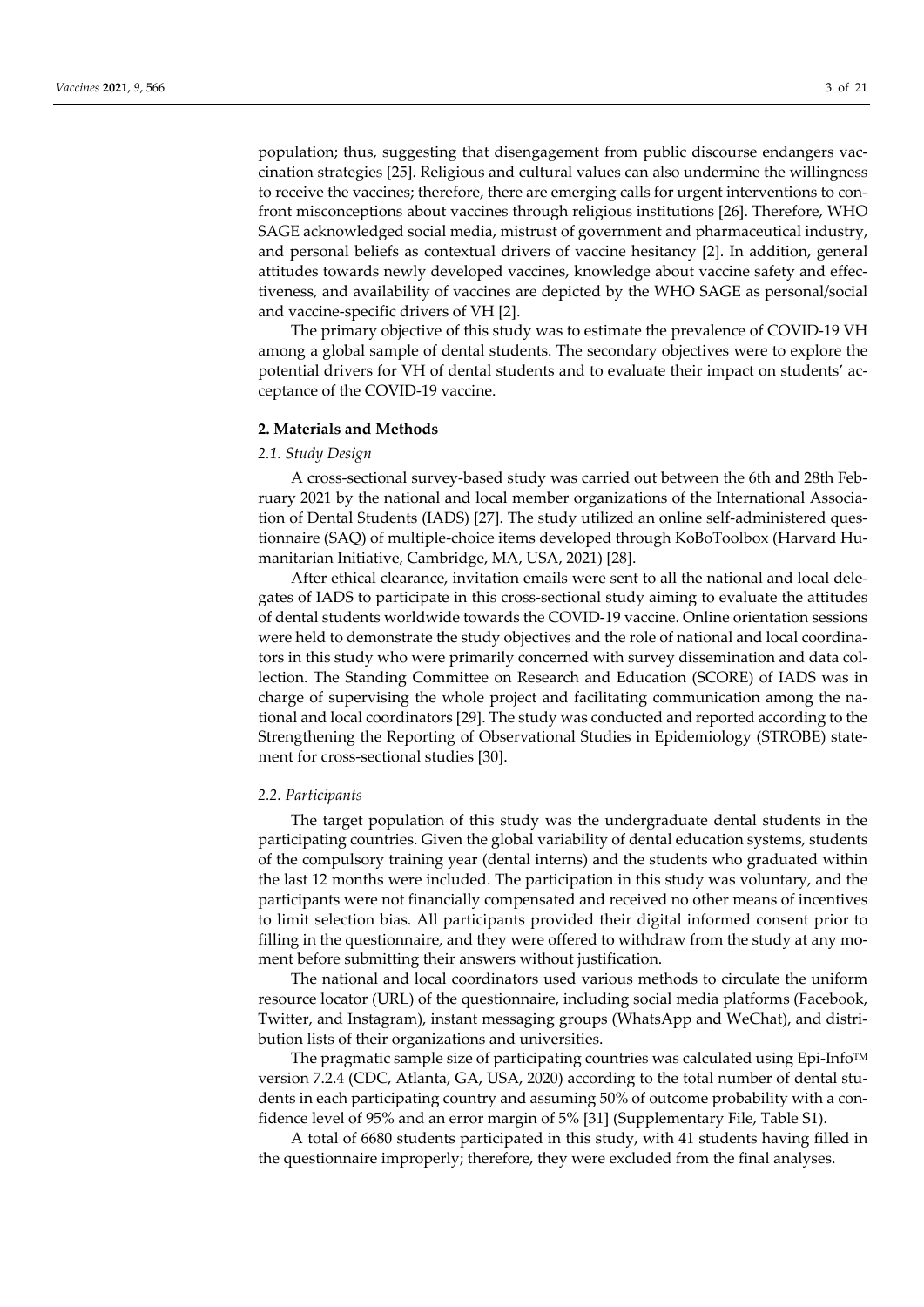## *2.3. Instrument*

The SAQ consisted of 20 multiple-choice items which required on average 7–9 min to be completed, and it was divided into four categories: (a) demographic data, including gender, age, academic level, and country; (b) COVID-19-related experience, including previous infection, providing care to a COVID-19 patient, having a COVID-19 patient within the social circle, and having a deceased COVID-19 patient within the social circle; (c) willingness to take the COVID-19 vaccine determined by a 5-point Likert scale; and (d) the drivers of COVID-19 vaccine-related attitude (Supplementary File; Table S2).

The items of the fourth category were adopted from the compendium validated by the WHO SAGE [2]. The impact of media/social media, influential leaders and gatekeepers, trust in government, trust in pharmaceutical companies, and personal, religious, and cultural values were selected as the contextual drivers, while the beliefs of health and natural immunity, and perceived knowledge sufficiency were depicted as the individual drivers. Out of the vaccine-specific drivers' group, the risk to benefit ratio of administering the COVID-19 vaccine, introducing a new vaccine, and the vaccine availability were selected. The items were selected by a panel of experts in medical education and public health, the selection criteria were the relevance of the items to the COVID-19 vaccines context [2].

The experts' panel reviewed the appropriateness and clarity of the suggested questionnaire to determine its content validity. Consequently, 18 dental students were recruited to fill in the questionnaire twice, with a minimum interval of 48 h to evaluate its reliability. The mean Cohen's kappa coefficient of the test re-test was  $81.83 \pm 0.16$  (0.55–1), indicating that the questionnaire retained a perfect level of reliability (Table 1).

| Participant | $\kappa$ Coefficient | Participant | $\kappa$ Coefficient |
|-------------|----------------------|-------------|----------------------|
| No. 1       | 0.8                  | No. 10      | 0.6                  |
| No. 2       | 0.8                  | No. 11      | 1.0                  |
| No. 3       | 0.9                  | No. 12      | 0.7                  |
| No. 4       | 1.0                  | No. 13      | 1.0                  |
| No. 5       | 1.0                  | No. 14      | 0.8                  |
| No. 6       | 0.6                  | No. 15      | 0.7                  |
| No. 7       | 0.6                  | No. 16      | 1.0                  |
| No. 8       | 1.0                  | No. 17      | 0.8                  |
| No. 9       | 0.6                  | No. 18      | 0.8                  |
|             | .                    |             |                      |

Table 1. The results of the test re-test reliability <sup>1</sup>.

1 Cohen's Kappa statistic *(κ)*: 0.01–0.2 as none to slight, 0.21–0.4 as fair, 0.41–0.6 as moderate, 0.61– 0.80 as substantial, and 0.81–1.0 as perfect agreement [32].

## *2.4. Ethical Considerations*

The study protocol was reviewed and approved by the Ethics Committee of the Faculty of Medicine, Masaryk University (MUNI) on 20th January 2021 with reference No. 4/2021. The questionnaire collected no identifying personal data from the participants. The study data were collected and managed by MUNI in full compliance with the European General Data Protection Regulation 2016/679 (GDPR) [33].

#### *2.5. Statistical Analysis*

The Statistical Package for the Social Sciences (SPSS) version 27 (SPSS Inc. Chicago, IL, USA, 2020) was used to perform all the statistical tests [34]. Primarily, descriptive analysis was performed for the demographic variables, COVID-19-related experience, willingness to take the COVID-19 vaccine, and the drivers of COVID-19 vaccine-related attitude represented by frequencies, percentages, cumulative percentages, means, and standard deviations. Consequently, the students were classified according to their academic level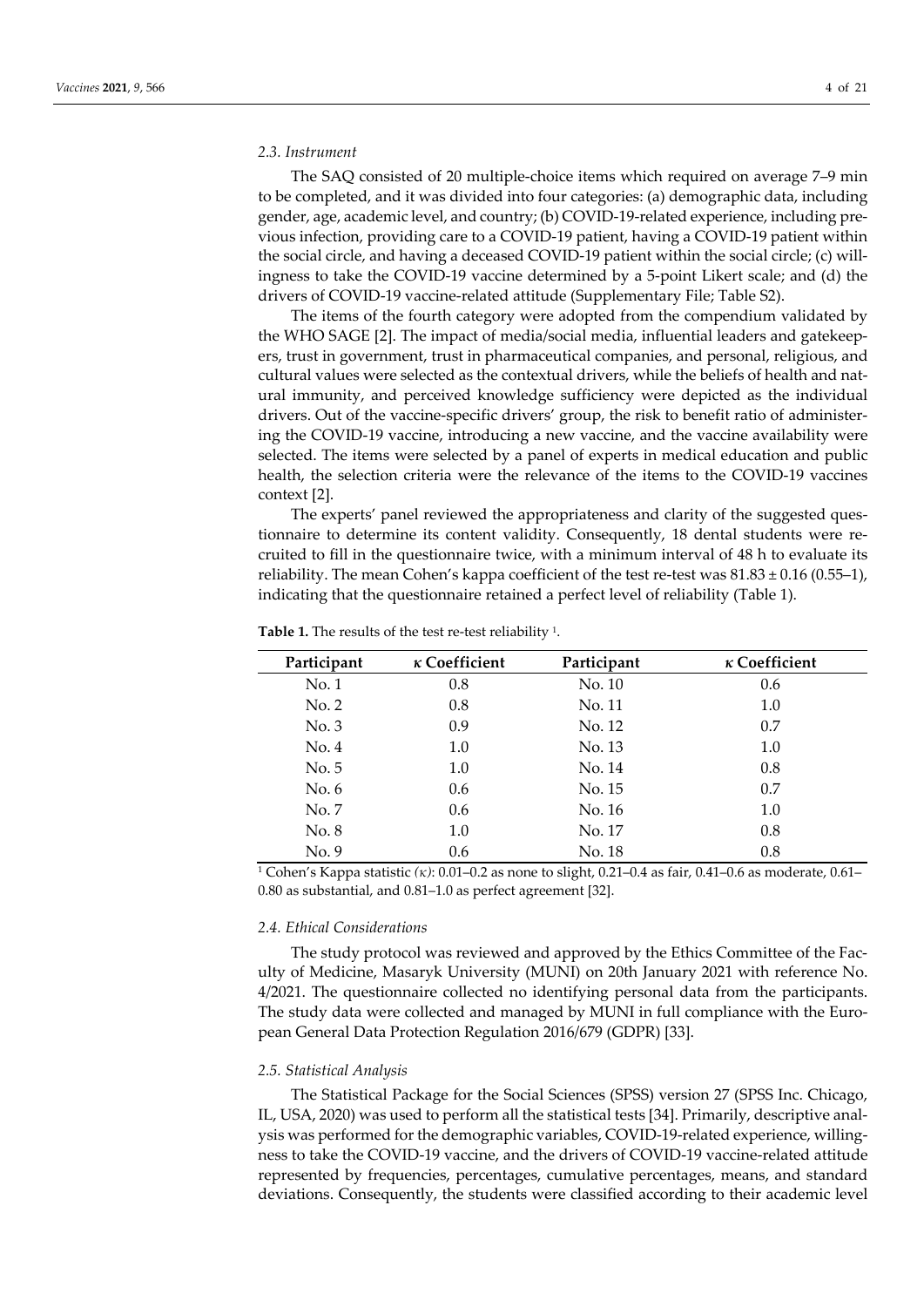as pre-clinical (1st year and 2nd year) and clinical (3rd year–fresh graduate). The participating countries were also stratified into four groups according to the latest ranking of the World Bank (the fiscal year 2021) as low-income economies, lower-middle-income economies, upper-middle-income economies, and high-income economies [35]. Inferential statistics were carried out to evaluate the association of the COVID-19 vaccine acceptance level and demographic variables using the Mann–Whitney U-test and the Kruskal–Wallis test. Similarly, the vaccine acceptance level and its associated drivers were evaluated using the Mann–Whitney U-test with a confidence level of 95% and significance value  $(p) \leq$ 0.05.

## **3. Results**

## *3.1. Demographic Characteristics*

Out of the 6639 included students, 4682 (70.5%) were females, 1836 (27.7%) were males, 53 (0.8%) were non-binary, and 68 (1%) preferred not to disclose their gender. The mean age of participants was  $22.06 \pm 2.79$  (17–40) years. While 2206 (33.2%) participants were pre-clinical students, 4433 (66.8%) were in clinical years.

The participating students were from 22 countries: 57 (0.9%) from Albania, 183 (2.8%) from Canada, 169 (2.5%) from Croatia, 381 (5.7%) from Ecuador, 78 (1.2%) from Estonia, 416 (6.3%) from Indonesia, 388 (5.8%) from Iran, 354 (5.3%) from Iraq, 492 (7.4%) from Italy, 129 (1.9%) from Latvia, 107 (1.6%) from Lebanon, 291 (4.4%) from Lithuania, 350 (5.3%) from Malaysia, 153 (2.3%) from Nepal, 379 (5.7%) from Pakistan, 417 (6.3%) from Palestine, 389 (5.9%) from Portugal, 596 (9%) from Russia, 467 (7%) from Sudan, 283 (4.3%) from Tunisia, 386 (5.8%) from Turkey, and 174 (2.6%) from the USA.

According to the latest ranking of the World Bank (the fiscal year 2021), 467 (7%) of the participants were from low-income economies, 1232 (18.6%) from lower-middle-income economies, 3035 (45.7%) from upper-middle-income, and 1905 (28.7%) from highincome economies [35]. According to the World Dental Federation (FDI) geographical categorization, 750 (11.3%) were from Africa, 738 (11.1%) from the Americas, 1298 (19.6%) from Asia-Pacific, 1266 (19.1%) from Eastern Mediterranean, and 2587 (39%) from Europe [36] (Table 2).

| Variable       | Outcome                                                                                                                                                                                                                                                                       | Frequency | Percentage | <b>Cumulative Percentage</b> |
|----------------|-------------------------------------------------------------------------------------------------------------------------------------------------------------------------------------------------------------------------------------------------------------------------------|-----------|------------|------------------------------|
|                | Female                                                                                                                                                                                                                                                                        | 4682      | 70.5%      | 70.5%                        |
| Gender         | Male                                                                                                                                                                                                                                                                          | 1836      | 27.7%      | 98.2%                        |
|                | Non-binary                                                                                                                                                                                                                                                                    | 53        | 0.8%       | 99%                          |
|                | Prefer not to say                                                                                                                                                                                                                                                             | 68        | $1\%$      | 100%                         |
|                | $17-22$ years                                                                                                                                                                                                                                                                 | 4218      | 63.5%      | 63.5%                        |
| Age            | 23-40 years<br>2421<br>979<br>1st Year<br>2nd Year<br>1227<br>3rd Year<br>1422<br>4th Year<br>1259<br>5th Year<br>817<br>6th Year<br>240<br>Internship<br>322<br>Fresh Graduate<br>373<br>57<br>Albania<br>Canada<br>183<br>169<br>Croatia<br>381<br>Ecuador<br>78<br>Estonia | 36.5%     | 100%       |                              |
|                |                                                                                                                                                                                                                                                                               |           | 14.7%      | 14.7%                        |
|                |                                                                                                                                                                                                                                                                               |           | 18.5%      | 33.2%                        |
| Academic Level |                                                                                                                                                                                                                                                                               |           | 21.4%      | 54.6%                        |
|                |                                                                                                                                                                                                                                                                               |           | 19%        | 73.6%                        |
|                |                                                                                                                                                                                                                                                                               |           | 12.3%      | 85.9%                        |
|                |                                                                                                                                                                                                                                                                               |           | 3.6%       | 89.5%                        |
|                |                                                                                                                                                                                                                                                                               |           | 4.9%       | 94.4%                        |
|                |                                                                                                                                                                                                                                                                               |           | 5.6%       | 100%                         |
|                |                                                                                                                                                                                                                                                                               |           | 0.9%       | 0.9%                         |
|                |                                                                                                                                                                                                                                                                               |           | 2.8%       | 3.6%                         |
| Country        |                                                                                                                                                                                                                                                                               |           | 2.5%       | $6.2\%$                      |
|                |                                                                                                                                                                                                                                                                               |           | 5.7%       | 11.9%                        |
|                |                                                                                                                                                                                                                                                                               |           | 1.2%       | 13.1%                        |

**Table 2.** Demographic characteristics of the participating dental students worldwide, February 2021.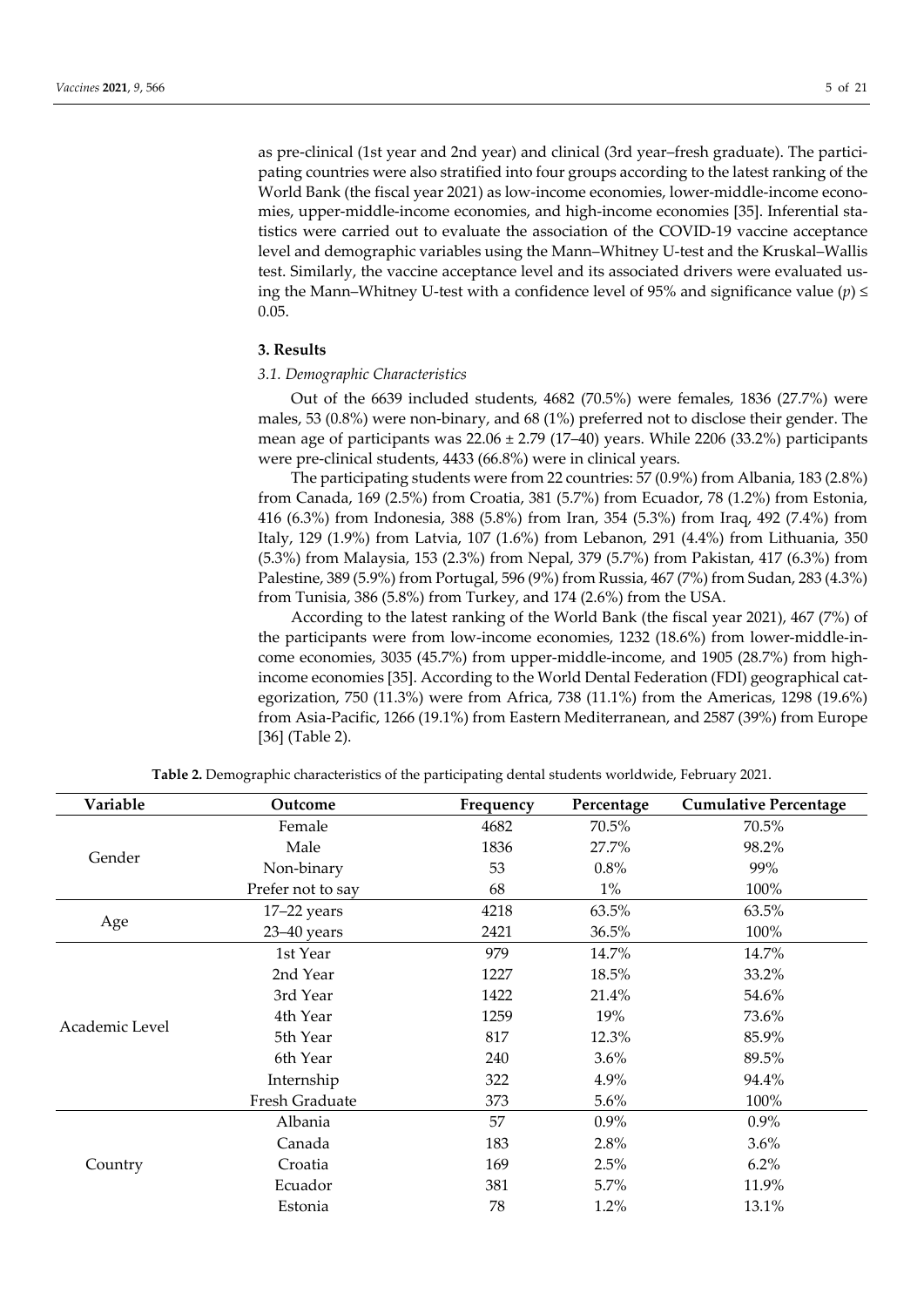|                | Indonesia                   | 416  | 6.3%    | 19.3% |  |
|----------------|-----------------------------|------|---------|-------|--|
|                | Iran                        | 388  | $5.8\%$ | 25.2% |  |
|                | Iraq                        | 354  | 5.3%    | 30.5% |  |
|                | Italy                       | 492  | 7.4%    | 37.9% |  |
|                | Latvia                      | 129  | 1.9%    | 39.9% |  |
|                | Lebanon                     | 107  | 1.6%    | 41.5% |  |
|                | Lithuania                   | 291  | 4.4%    | 45.9% |  |
|                | Malaysia                    | 350  | 5.3%    | 51.1% |  |
|                | Nepal                       | 153  | 2.3%    | 53.4% |  |
|                | Pakistan                    | 379  | 5.7%    | 59.2% |  |
|                | Palestine                   | 417  | 6.3%    | 65.4% |  |
|                | Portugal                    | 389  | 5.9%    | 71.3% |  |
|                | Russia                      | 596  | 9.0%    | 80.3% |  |
|                | Sudan                       | 467  | 7.0%    | 87.3% |  |
|                | Tunisia                     | 283  | 4.3%    | 91.6% |  |
|                | Turkey                      | 386  | 5.8%    | 97.4% |  |
|                | <b>USA</b>                  | 174  | 2.6%    | 100%  |  |
|                | Africa                      | 750  | 11.3%   | 11.3% |  |
|                | Americas                    | 738  | 11.1%   | 22.4% |  |
| Geographic     | Asia-Pacific                | 1298 | 19.6%   | 41.9% |  |
| Region         | Eastern Mediterranean       | 1266 | 19.1%   | 61%   |  |
|                | Europe                      | 2587 | 39%     | 100%  |  |
|                | Low-income Economy          | 467  | 7%      | 7%    |  |
|                | Lower-middle-income Economy | 1232 | 18.6%   | 25.6% |  |
| Economic Level | Upper-middle-income Economy | 3035 | 45.7%   | 71.3% |  |
|                | High-income Economy         | 1905 | 28.7%   | 100%  |  |

## *3.2. COVID-19-Related Experience*

A total of 1105 (16.6%) students reported that they had been previously infected by severe acute respiratory syndrome coronavirus 2 (SARS-CoV-2). The students from lowand lower-middle-income economies (LLMI) were significantly ( $\chi^2$  = 13.81;  $p$  < 0.01) more infected by COVID-19 compared to the students from upper-middle- and high-income economies (UMHI), 19.5% vs. 15.6% respectively. While 538 (31.7%) students from LLMI provided care to COVID-19 patients, 1270 (25.7%) students from UMHI provided such care with a statistically significant difference ( $\chi^2$  = 22.64;  $p$  < 0.01).

The same pattern was found with having COVID-19 patients within students' social circles, as 1515 (89.2%) students from LLMI versus 4286 (86.8%) students from UMHI knew personally COVID-19 patients ( $\chi^2$  = 6.65;  $p$  = 0.01); with having deceased COVID-19 patients within students' social circles, as 945 (55.6%) students from LLMI versus 2086 (42.2%) students from UMHI reported to having known someone who died from COVID-19 infection ( $\chi^2$  = 91.41;  $p < 0.01$ ) (Table 3).

**Table 3.** COVID-19-related experience of the dental students stratified by economic level, February 2021.

| Variable                                              | LLMI          | <b>UMHI</b>  | <b>Total</b>   | $\text{Sig.}^1$ |
|-------------------------------------------------------|---------------|--------------|----------------|-----------------|
| I had been infected by SARS-CoV-2                     | 332 (19.5%)   | 773 (15.6%)  | $1105(16.6\%)$ | < 0.01          |
| I had been caring for someone with COVID-19 infection | 538 (31.7%)   | 1270 (25.7%) | 1808 (27.2%)   | < 0.01          |
| I know someone who had COVID-19 infection             | 1515 (89.2%)  | 4286 (86.8%) | 5801 (87.4%)   | 0.01            |
| I know someone who had died from COVID-19 infection   | $945(55.6\%)$ | 2086 (42.2%) | 3031 (45.7%)   | < 0.01          |
|                                                       |               |              |                |                 |

1 Chi-squared test was used with a significance level ≤0.05.

The clinical students were significantly more affected by the COVID-19 pandemic than their preclinical peers, as 17.6% vs. 14.7% were previously infected ( $\chi^2$  = 9.12; *p* =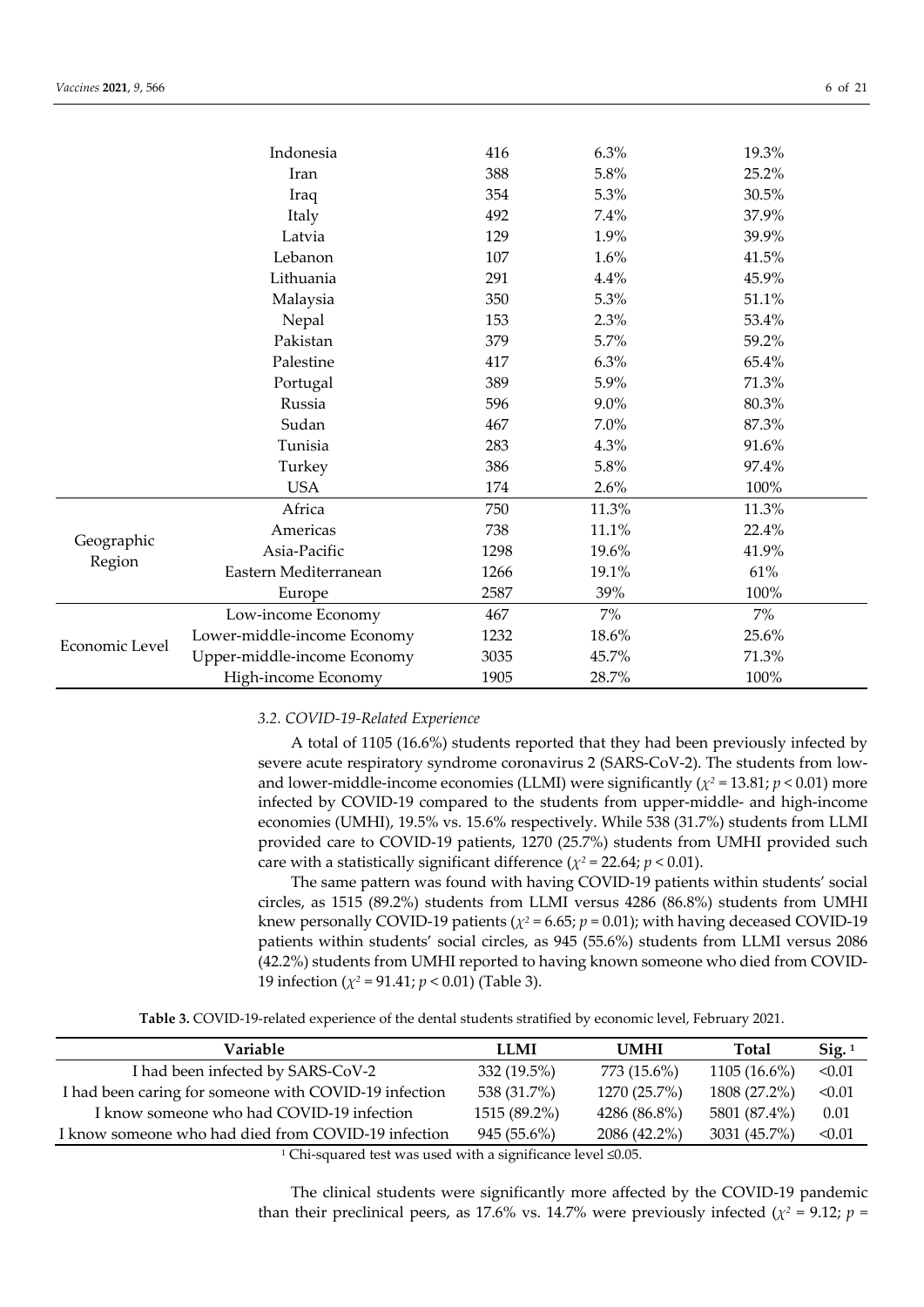0.003), 28.1% vs. 25.5% provided care to COVID-19 patients (*χ2* = 5.15; *p* = 0.023), 88.9% vs. 84.2% knew personally COVID-19 patients (*χ2* = 29.78; *p* < 0.01), and 47.4% vs. 42.2% knew someone who died from COVID-19 infection ( $\chi^2$  = 15.86;  $p$  < 0.01).

Male students were significantly ( $\chi^2$  = 22.67;  $p$  < 0.01) more infected by COVID-19 compared to their female peers, 19.8% vs. 14.9% respectively. Moreover, 584 (31.8%) males versus 1170 (25%) females provided care to COVID-19 patients ( $\chi^2$  = 31.18;  $p < 0.01$ ). Contrarily, female students knew personally COVID-19 patients more than male students, 87.8% vs. 86.8% respectively ( $\chi^2$  = 1.26;  $p$  = 0.268). Similarly, more females knew deceased COVID-19 patients, 45.9% vs. 45.1% (*χ2* = 0.32; *p* = 0.57).

The highest countries with previously infected students were Albania (43.9%), Iran (34.3%), Tunisia (31.1%), Lebanon (29%), Ecuador (24.9%), Russia (23.7%), and the USA (20.1%). The highest countries with students providing care to COVID-19 patients were Iran (49.7%), Albania (49.1%), Tunisia (42%), Iraq (38.4%), Lebanon (36.4%), Palestine (35.3%), and Russia (33.4%).

# *3.3. COVID-19 Vaccine-Related Attitudes*

Regarding their attitudes towards the COVID-19 vaccine, 491 (7.4%) students totally disagreed with taking the vaccine, 434 (6.5%) disagreed, 1494 (22.5%) were hesitant about taking the vaccine, 1495 (22.5%) agreed, and 2725 (41%) totally agreed (Table 4).

|  |  |  | <b>Table 4.</b> Dental students' attitudes towards the COVID-19 vaccine stratified by economic level. February 2021. |  |
|--|--|--|----------------------------------------------------------------------------------------------------------------------|--|
|  |  |  |                                                                                                                      |  |

| Variable                                 | Outcome                | <b>LLMI</b>     | <b>UMHI</b>     | <b>Total</b>    | $Sig.$ <sup>1</sup> |
|------------------------------------------|------------------------|-----------------|-----------------|-----------------|---------------------|
|                                          | Totally Disagree $= 1$ | 150 (8.8%)      | 341 (6.9%)      | 491 (7.4%)      | 0.01                |
|                                          | Disagree $= 2$         | $126(7.4\%)$    | $308(6.2\%)$    | 434 (6.5%)      | 0.09                |
| I am willing to take the COVID-19        | Not Sure $=$ 3         | 517 (30.4%)     | 977 (19.8%)     | 1494 (22.5%)    | < 0.01              |
| vaccine once it becomes available to me. | $Agree = 4$            | 441 (26%)       | 1054 (21.3%)    | 1495 (22.5%)    | < 0.01              |
|                                          | Totally Agree $= 5$    | 465(27.4%)      | 2260 (45.7%)    | 2725 (41%)      | < 0.01              |
|                                          | Total $(1-5)$          | $3.56 \pm 1.21$ | $3.93 \pm 1.23$ | $3.83 \pm 1.24$ | < 0.01              |

<sup>1</sup> Chi-squared and Mann–Whitney U-test were used with a significance level  $\leq 0.05$ .

The LLMI students were significantly ( $\chi^2$  = 82.26;  $p$  < 0.01) more hesitant to take the vaccine than their UMHI peers, 30.4% vs. 19.8%, respectively. The highest percentage of hesitant students were from low-income economies (37.5%), followed by lower-middleincome economies (27.8%), upper-middle-income economies (25.2%), and high-income economies (11.1%). Similarly, the highest percentage of resistant students were from lowincome economies (18.6%), and the lowest percentage was from high-income economies (7.3%). Contrarily, the lowest agreement level was in low-income economies (43.9%), followed by lower-middle-income economies (56.9%), upper-middle-income economies (58%), and high-income economies (81.6%).

## *3.4. Drivers of COVID-19 Vaccine-Related Attitude*

The LLMI students were more significantly (*U* = 3,436,031; *p* < 0.01) influenced by the reports they heard and read in media and social media compared to their UMHI peers, 42% vs. 30.4%, respectively. They were also more significantly  $(U = 3,832,308; p < 0.01)$ influenced by celebrities, religious and political leaders, 21.3% vs. 14.5%.

In terms of confidence in government and pharmaceutical companies, the UMHI students (37.9% and 51% respectively) were more significantly (*U* = 3,608,480, 3,526,701; *p* < 0.01, <0.01 respectively) confident than their LLMI peers (27.1% and 37% respectively). While the UMHI students were more aware of people with religious and cultural values who retained them from taking vaccines, 25% vs. 17% respectively, the LLMI students were more agreeable with this antivaccination stand, 18% vs. 10.9% respectively.

Regarding the individual drivers, 38.1% of LLMI students thought that there was better ways to prevent COVID-19 than using vaccines versus 22.4% of UMHI students (*U*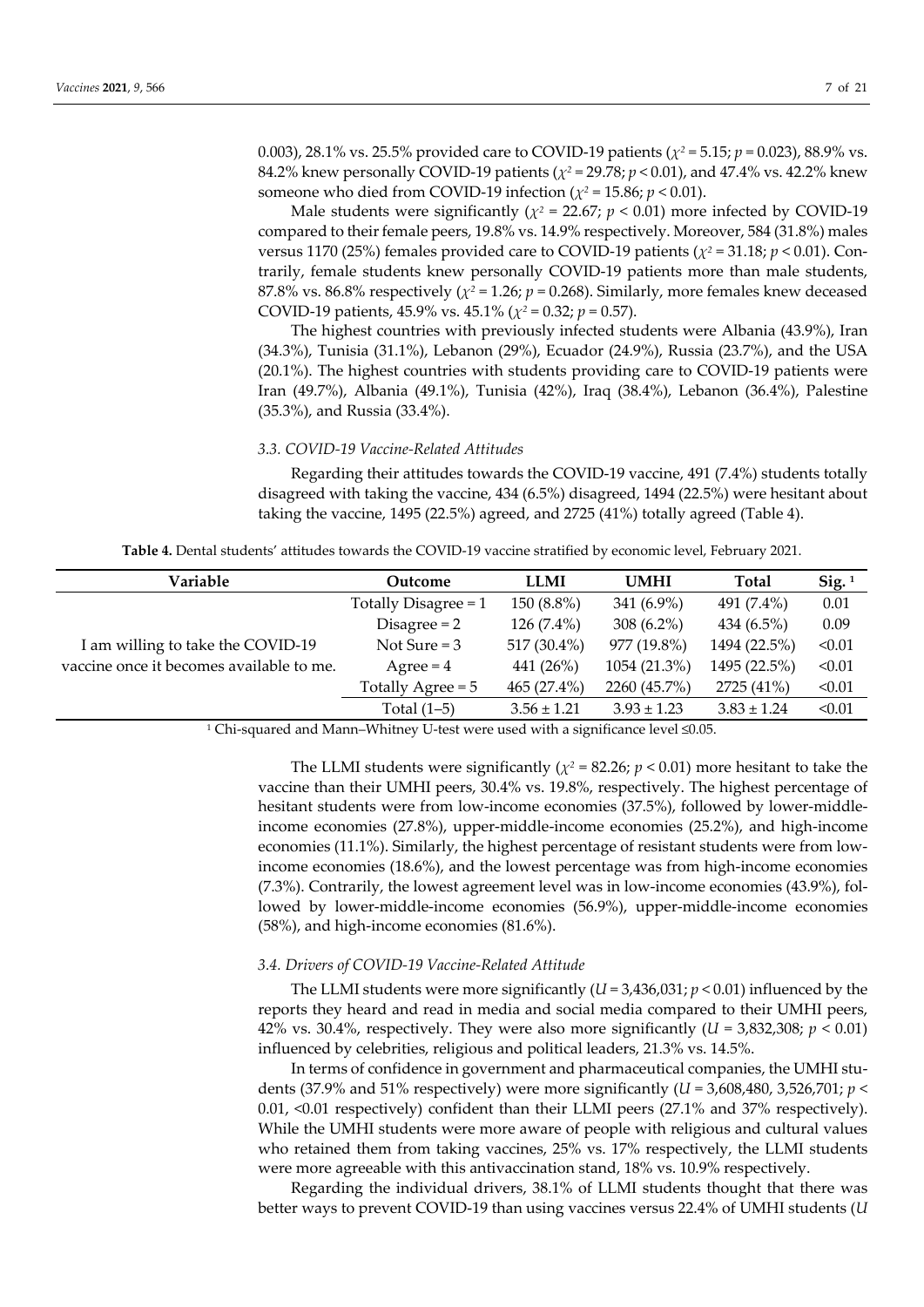$= 3,514,137; p < 0.01$ ). Additionally, the UMHI students were significantly ( $U = 3,707,403;$ *p* < 0.01) more confident that they had enough information about COVID-19 vaccines and their safety compared to their LLMI peers, 33.1% vs. 27%, respectively.

All the vaccine-specific drivers were significantly in favour of UMHI, as 54.4% of UMHI students had higher levels of beliefs that the benefits of COVID-19 vaccines outweigh their reported side effects compared to only 40.2% of LLMI students. Moreover, 45.2% of UMHI students were more inclined to take a newly introduced vaccine versus 37.6% of LLMI students. Similarly, 43.2% of UMHI students felt confident that their health centres would have the COVID-19 vaccine whenever needed compared to only 33.6% of LLMI students (Table 5).

| Variable                                                                                     | Outcome                   | <b>LLMI</b>     | <b>UMHI</b>     | <b>Total</b>     | Sig. <sup>1</sup> |
|----------------------------------------------------------------------------------------------|---------------------------|-----------------|-----------------|------------------|-------------------|
|                                                                                              | <b>Contextual Drivers</b> |                 |                 |                  |                   |
| Do reports you hear/read in the media/on social                                              | $Yes = 2$                 | 713 (42%)       | 1504 (30.4%)    | 2217 (33.4%)     |                   |
| media make you re-consider the choice to take the                                            | Not Sure $= 1$            | 464 (27.3%)     | 1055 (21.4%)    | 1519 (22.9%)     |                   |
| COVID-19 vaccine?                                                                            | $No = 0$                  | 522 (30.7%)     | 2381 (48.2%)    | 2903 (43.7%)     |                   |
|                                                                                              | Total $(0-2)$             | $1.11 \pm 0.85$ | $0.82\pm0.87$   | $0.9 \pm 0.87$   | < 0.01            |
|                                                                                              | $Yes = 2$                 | 362 (21.3%)     | 716 (14.5%)     | 1078 (16.2%)     |                   |
| Do celebrities, religious or political leaders                                               | Not Sure $= 1$            | 227 (13.4%)     | 600 (21.1%)     | 827 (12.5%)      |                   |
| influence your decision about being vaccinated?                                              | $No = 0$                  | 1110 (65.3%)    | 3624 (73.4%)    | 4734 (71.3%)     |                   |
|                                                                                              | Total $(0-2)$             | $0.56\pm0.82$   | $0.41 \pm 0.73$ | $0.45 \pm 0.76$  | < 0.01            |
| Do you trust that your government is making                                                  | $Yes = 2$                 | 460 (27.1%)     | 1871 (37.9%)    | 2331 (35.1%)     |                   |
| decisions in your best interest with respect to what Not Sure = 1                            |                           | 550 (32.4%)     | 1580 (32%)      | 2130 (32.1%)     |                   |
| vaccines are provided (e.g., your government                                                 | $No = 0$                  | 689 (40.6%)     | 1489 (30.1%)    | 2178 (32.8%)     |                   |
| purchases the highest quality vaccines available)?                                           | Total $(0-2)$             | $0.87 \pm 0.81$ | $1.08 \pm 0.82$ | $1.02 \pm 0.82$  | < 0.01            |
|                                                                                              | $Yes = 2$                 | 629 (37%)       | 2521 (51%)      | 3150 (47.4%)     |                   |
| Do you trust pharmaceutical companies to                                                     | Not Sure $= 1$            | 579 (34.1%)     | 1462 (29.6%)    | 2041 (30.7%)     |                   |
| provide credible data on COVID-19 vaccine safety<br>and the effectiveness of the vaccines?   | $No = 0$                  | 491 (28.9%)     | 957 (19.4%)     | 1448 (21.8%)     |                   |
|                                                                                              | Total $(0-2)$             | $1.08 \pm 0.81$ | $1.32 \pm 0.78$ | $1.26 \pm 0.79$  | < 0.01            |
|                                                                                              | $Yes = 2$                 | 289 (17%)       | 1234 (25%)      | 1523 (22.9%)     |                   |
| Do you know anyone who will not take the vac-                                                | Not Sure $= 1$            | 181 (10.7%)     | 649 (13.1%)     | 830 (12.5%)      |                   |
| cine because of religious or cultural values?                                                | $No = 0$                  | 1229 (72.3%)    | 3057 (61.9%)    | 4286 (64.6%)     |                   |
|                                                                                              | Total $(0-2)$             | $0.45 \pm 0.77$ | $0.63 \pm 0.86$ | $0.58 \pm 0.84$  | < 0.01            |
|                                                                                              | $Yes = 2$                 | 52 (18%)        | 135 (10.9%)     | 187 (12.3%)      |                   |
|                                                                                              | Not Sure $= 1$            | 30 $(10.4\%)$   | 162 (13.1%)     | 192 (12.6%)      |                   |
| If "Yes", do you agree with these people?                                                    | $No = 0$                  | 207 (71.6%)     | 937 (75.9%)     | 1144 (75.1%)     |                   |
|                                                                                              | Total $(0-2)$             | $0.46 \pm 0.78$ | $0.35 \pm 0.67$ | $0.37 \pm 0.69$  | < 0.01            |
|                                                                                              | Individual/Group Drivers  |                 |                 |                  |                   |
| Do you think that there are better ways to prevent                                           | $Yes = 2$                 | 647 (38.1%)     | 1109 (22.4%)    | 1756 (26.4%)     |                   |
|                                                                                              | Not Sure $= 1$            | 432 (25.4%)     | 1523 (30.8%)    | 1955 (29.4%)     |                   |
| COVID-19 than using vaccines (e.g., developing<br>immunity by becoming sick and recovering)? | $No = 0$                  | 620 (36.5%)     | 2308 (46.7%)    | 2928 (44.1%)     |                   |
|                                                                                              | Total $(0-2)$             | $1.02 \pm 0.86$ | $0.76 \pm 0.8$  | $0.82 \pm 0.82$  | < 0.01            |
|                                                                                              | $Yes = 2$                 | 458 (27%)       | 1633 (33.1%)    | 2091 (31.5%)     |                   |
| Do you feel you have enough information about                                                | Not Sure $= 1$            | 399 (23.5%)     | 1439 (29.1%)    | 1838 (27.7%)     |                   |
| COVID-19 vaccines and their safety?                                                          | $No = 0$                  | 842 (49.6%)     | 1868 (37.8%)    | 2710 (40.8%)     |                   |
|                                                                                              | Total $(0-2)$             | $0.77 \pm 0.85$ | $0.95 \pm 0.84$ | $0.91 \pm 0.845$ | < 0.01            |
|                                                                                              | Vaccine-specific Drivers  |                 |                 |                  |                   |
|                                                                                              | $Yes = 2$                 | 683 (40.2%)     | 2686 (54.4%)    | 3369 (50.7%)     |                   |
|                                                                                              | Not Sure $= 1$            | 661 (38.9%)     | 1421 (28.8%)    | 2082 (31.4%)     |                   |
|                                                                                              |                           |                 |                 |                  |                   |

**Table 5.** Dental students' vaccine-related attitude drivers stratified by economic level, February 2021.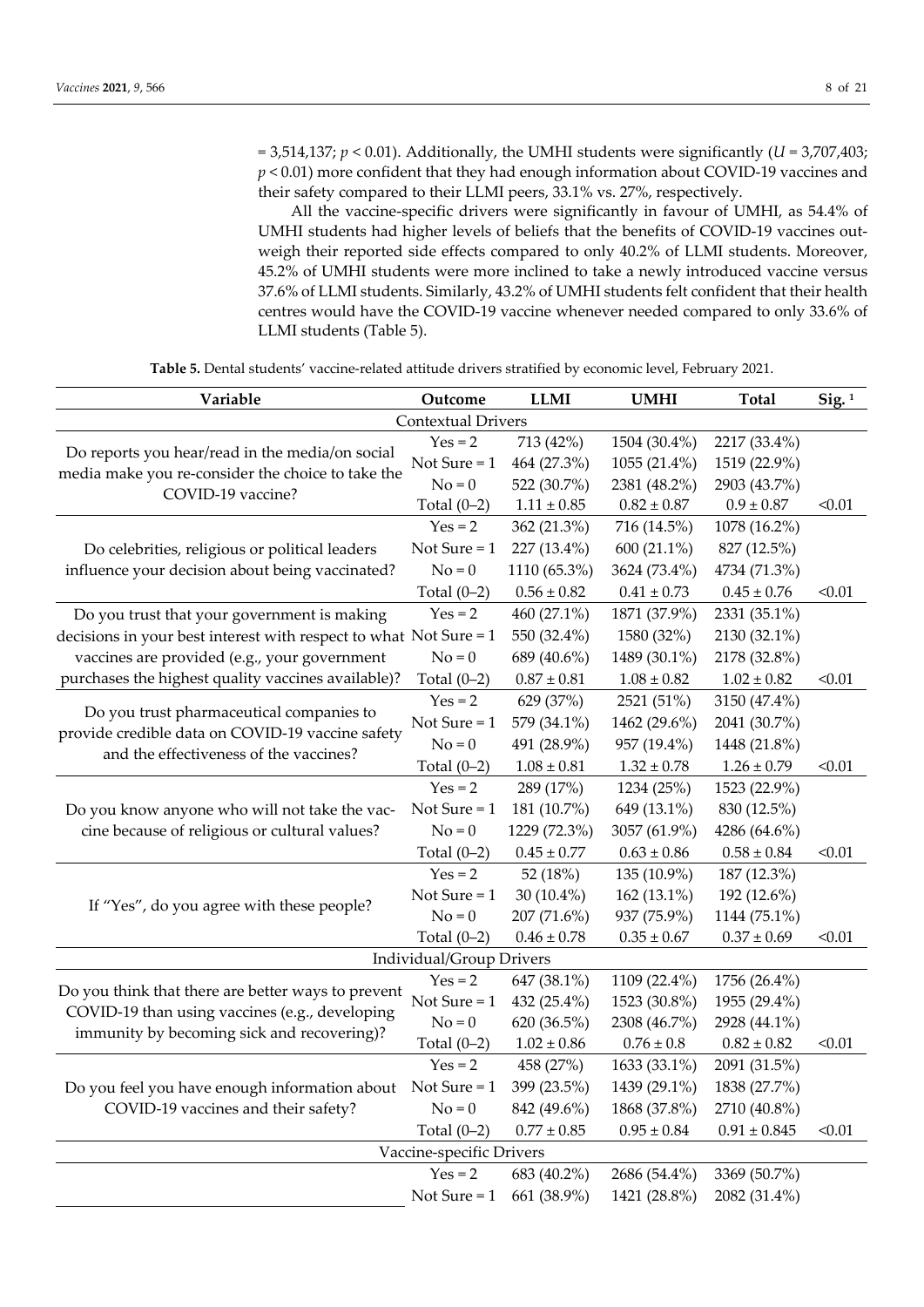| Do you think that the benefits of COVID-19                                                         | $No = 0$       | 355 (20.9%)     | 833 (16.9%)     | 1188 (17.9%)    |        |
|----------------------------------------------------------------------------------------------------|----------------|-----------------|-----------------|-----------------|--------|
| vaccines outweigh their reported side effects/<br>adverse reactions?                               | Total $(0-2)$  | $1.19 \pm 0.76$ | $1.38 \pm 0.76$ | $1.33 \pm 0.76$ | < 0.01 |
|                                                                                                    | $Yes = 2$      | 638 (37.6%)     | 2233 (45.2%)    | 2871 (43.2%)    |        |
| In general, when a new vaccine is introduced,                                                      | Not Sure $= 1$ | 556 (32.7%)     | 1606 (32.5%)    | 2162 (32.6%)    |        |
| are you inclined to consent to your vaccination?                                                   | $No = 0$       | 505 (29.7%)     | 1101 (22.3%)    | 1606 (24.2%)    |        |
|                                                                                                    | Total $(0-2)$  | $1.08 \pm 0.82$ | $1.23 \pm 0.79$ | $1.19 \pm 0.8$  | < 0.01 |
|                                                                                                    | $Yes = 2$      | 571 (33.6%)     | 2132 (43.2%)    | 2703 (40.7%)    |        |
| Do you feel confident that the health centre or<br>doctor's office will have the COVID-19 vaccines | Not Sure = $1$ | $617(36.3\%)$   | 1541 (31.2%)    | 2158 (32.5%)    |        |
| you need, when you need them?                                                                      | $No = 0$       | 511 (30.1%)     | $1267(25.6\%)$  | 1778 (26.8%)    |        |
|                                                                                                    | Total $(0-2)$  | $1.04 \pm 0.8$  | $1.18 \pm 0.81$ | $1.14 \pm 0.81$ | < 0.01 |

1 Mann–Whitney U-test was used with a significance level ≤0.05.

Males had significantly higher levels of belief of natural immunity superiority over vaccines and perceived knowledge sufficiency (*U* = 4,139,866, 3,758,515; *p* = 0.01, <0.01 respectively). Females had lower levels of confidence in government (34.6% vs. 37.4%), confidence in pharmaceutical companies (47.5% vs. 47.9%), belief that COVID-19 benefits outweigh its reported side effects (50.1% vs. 53.5%), and inclination to take newly introduced vaccines (42.1% vs. 46.8%). Across academic levels, the fresh graduates were the least informed about COVID-19 vaccine safety, and they were the most supportive of the belief of natural immunity superiority over vaccines.

# *3.5. Demographic Determinants of COVID-19 Vaccine-Related Attitude*

The acceptance level of the COVID-19 vaccine ranged between one denoting "totally disagree", and five denoting "totally agree". The mean acceptance level of males was significantly ( $U = 4,165,947$ ;  $p = 0.04$ ) higher than females; it was also higher than non-binary students  $(3.47 \pm 1.42)$  and the students who did not disclose their gender  $(3.44 \pm 1.43)$ .

The fifth-year students were the most accepting  $(3.93 \pm 1.25)$ ; however, the interns were the least accepting  $(3.59 \pm 1.26)$ . Overall, the clinical students were significantly  $(U =$  $4,655,705; p = 0.01$ ) more accepting compared to the pre-clinical students (Table 6).

| Variable          | Outcome                       | <b>Acceptance Level</b> | $\text{Sig.}^1$ |
|-------------------|-------------------------------|-------------------------|-----------------|
|                   | Female                        | $3.83 \pm 1.23$         |                 |
| Gender            | Male                          | $3.87 \pm 1.26$         |                 |
|                   | Non-binary                    | $3.47 \pm 1.42$         | 0.01            |
|                   | Prefer not to say             | $3.44 \pm 1.43$         |                 |
|                   | 1st Year                      | $3.73 \pm 1.28$         |                 |
|                   | 2nd Year                      | $3.81 \pm 1.19$         |                 |
|                   | 3rd Year                      | $3.91 \pm 1.19$         |                 |
| Academic Level    | 4th Year                      | $3.90 \pm 1.25$         |                 |
|                   | 5th Year                      | $3.93 \pm 1.25$         | 0.11            |
|                   | 6th Year                      | $3.80 \pm 1.31$         |                 |
|                   | Internship                    | $3.59 \pm 1.26$         |                 |
|                   | Fresh Graduate                | $3.66 \pm 1.26$         |                 |
|                   | Preclinical (1st year and 2nd |                         |                 |
| Clinical Training | year)                         | $3.77 \pm 1.32$         | 0.01            |
|                   | Clinical (3rd year-Graduate)  | $3.86 \pm 1.24$         |                 |
|                   | Albania                       | $3.14 \pm 1.27$         |                 |
| Country           | Canada                        | $4.41 \pm 1$            | < 0.01          |
|                   | Croatia                       | $3.73 \pm 1.26$         |                 |
|                   |                               |                         |                 |

**Table 6.** Dental students' demographic determinants of COVID-19 acceptance, February 2021.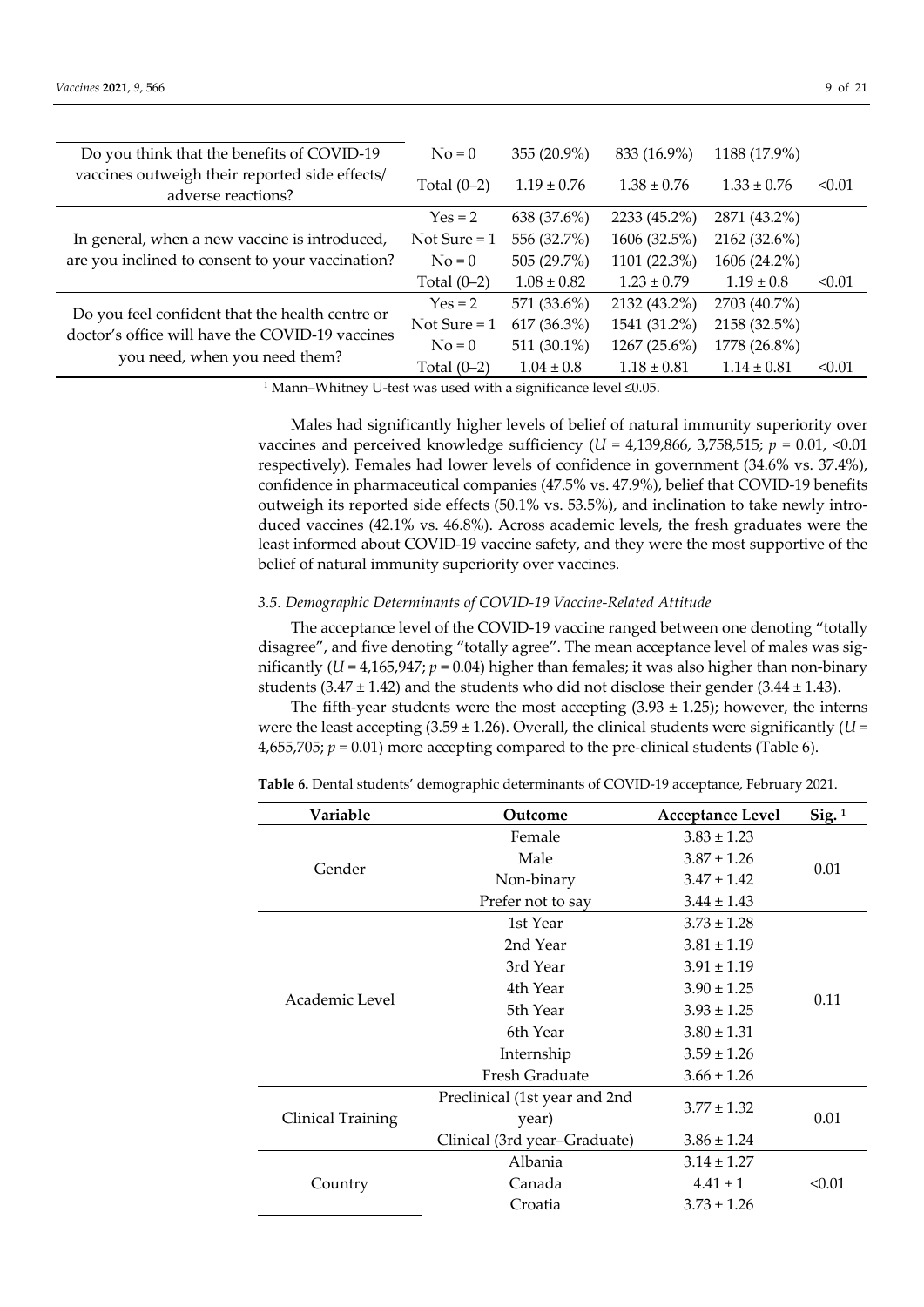|                   | Ecuador                     | $3.86 \pm 1.19$ |        |
|-------------------|-----------------------------|-----------------|--------|
|                   | Estonia                     | $3.62 \pm 1.22$ |        |
|                   | Indonesia                   | $4.37 \pm 0.89$ |        |
|                   | Iran                        | $3.38 \pm 1.38$ |        |
|                   | Iraq                        | $3.27 \pm 1.17$ |        |
|                   | Italy                       | $4.7 \pm 0.8$   |        |
|                   | Latvia                      | $3.8 \pm 1.37$  |        |
|                   | Lebanon                     | $3.86 \pm 1.18$ |        |
|                   | Lithuania                   | $4.18 \pm 1.12$ |        |
|                   | Malaysia                    | $4.33 \pm 0.91$ |        |
|                   | Nepal                       | $3.91 \pm 1.04$ |        |
|                   | Pakistan                    | $3.97 \pm 1.01$ |        |
|                   | Palestine                   | $3.72 \pm 1.27$ |        |
|                   | Portugal                    | $4.57 \pm 0.85$ |        |
|                   | Russia                      | $2.85 \pm 1.12$ |        |
|                   | Sudan                       | $3.37 \pm 1.17$ |        |
|                   | Tunisia                     | $2.88 \pm 1.2$  |        |
|                   | Turkey                      | $3.99 \pm 1.11$ |        |
|                   | <b>USA</b>                  | $4.53 \pm 1.04$ |        |
|                   | Africa                      | $3.18 \pm 1.2$  |        |
|                   | Americas                    | $4.15 \pm 1.15$ |        |
| Geographic Region | Asia-Pacific                | $4.19 \pm 1$    | < 0.01 |
|                   | Eastern Mediterranean       | $3.5 \pm 1.29$  |        |
|                   | Europe                      | $3.91 \pm 1.26$ |        |
|                   | Low-income Economy          | $3.37 \pm 1.17$ |        |
| Economic Level    | Lower-middle-income Economy | $3.63 \pm 1.23$ | < 0.01 |
|                   | Upper-middle-income Economy | $3.66 \pm 1.25$ |        |
|                   | High-income Economy         | $4.36 \pm 1.07$ |        |

1 Mann–Whitney U and Kruskal–Wallis tests were used with a significance level ≤0.05.

In the high-income group, Italy was the most accepting country  $(4.7 \pm 0.8)$ , followed by Portugal (4.57  $\pm$  0.85) and the USA (4.53  $\pm$  1.04), while Estonia was the least accepting one  $(3.62 \pm 1.22)$ . In the upper-middle-income group, Indonesia was the most accepting country (4.37 ± 0.89), followed by Malaysia (4.33 ± 0.91) and Turkey (3.99 ± 1.11), while Russia was the least accepting one  $(2.85 \pm 1.12)$ . Pakistan was the most accepting lowermiddle-income country  $(3.97 \pm 1.01)$ , and Tunisia was the least accepting lower-middleincome country  $(2.88 \pm 1.2)$  (Figure 1).

Africa was the least accepting region  $(3.18 \pm 1.2)$ , followed by Eastern Mediterranean  $(3.5 \pm 1.29)$ , and the Americas was the most accepting region  $(4.15 \pm 1.15)$ . Across the economic ranking, the vaccine acceptance level was gradually distributed with the least accepting being the low-income group  $(3.37 \pm 1.17)$ , and the most accepting being the highincome group  $(4.36 \pm 1.07)$ . The difference between the lower-middle-income group  $(3.63$  $± 1.23$ ) and upper-middle-income group (3.66  $± 1.25$ ) was slight and statistically insignificant (*U* = 1,833,237; *p* = 0.302) (Figure 2).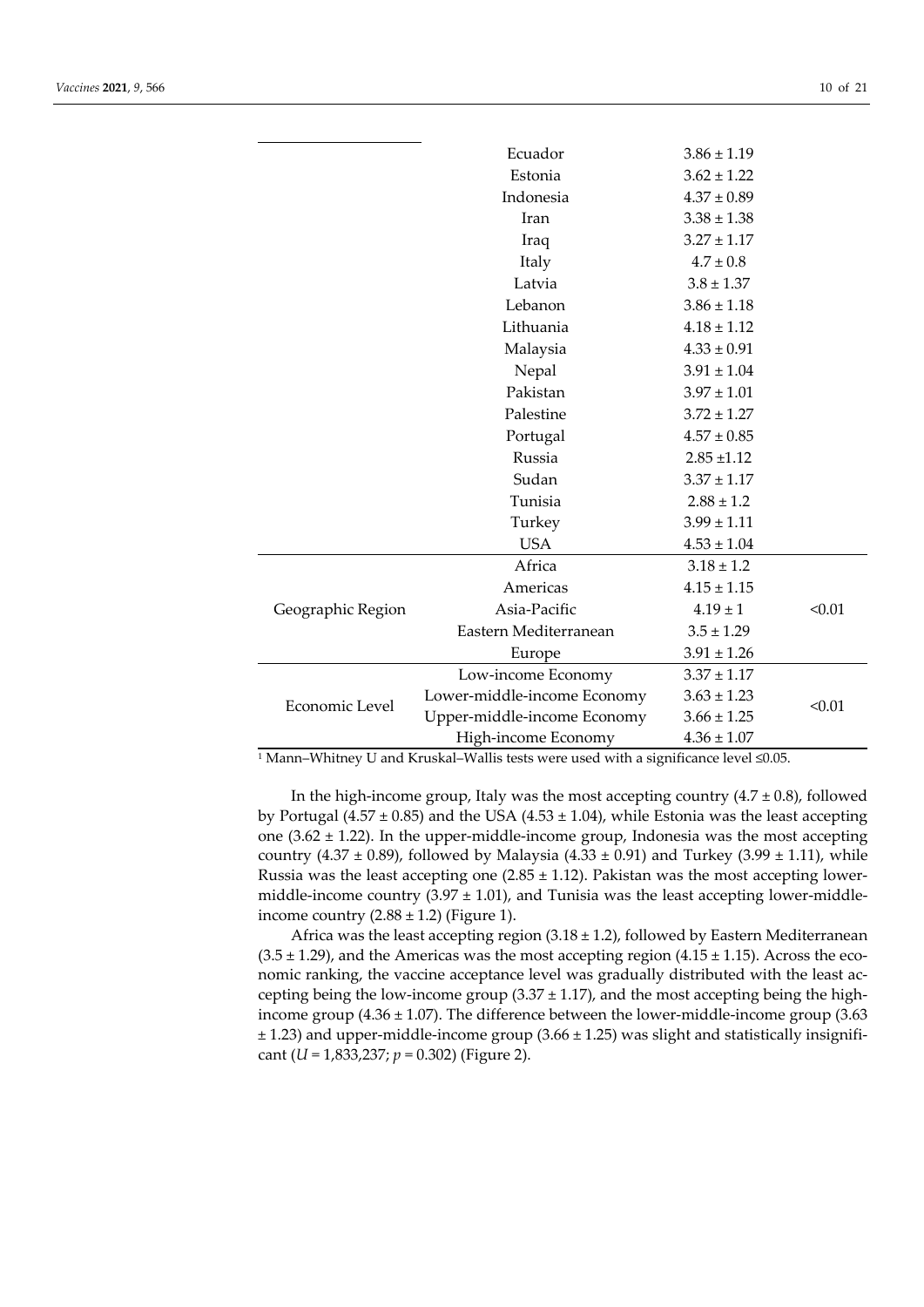

Figure 1. Dental students' COVID-19 vaccine acceptance level by state, February 2021.



(**a**)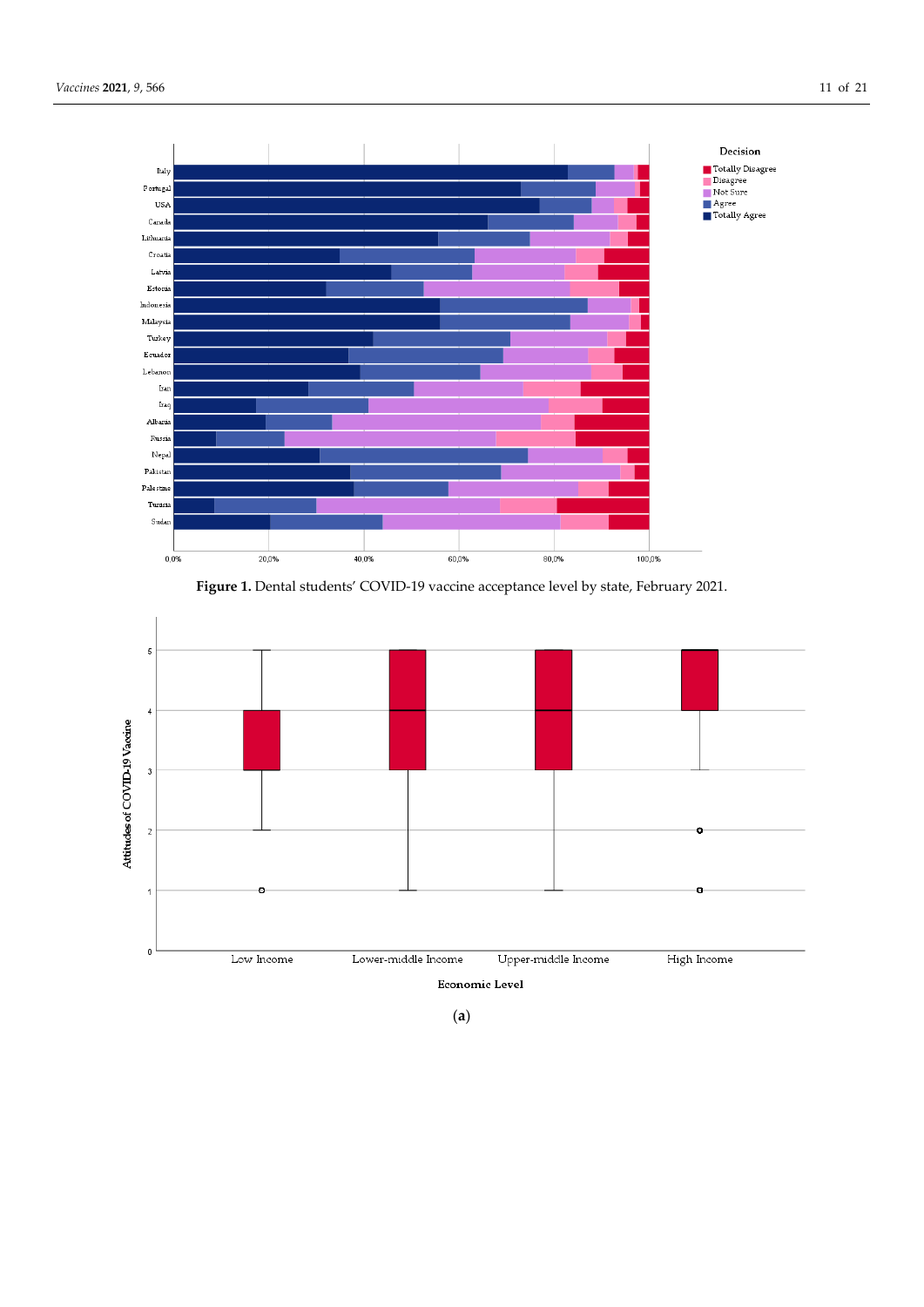

(**b**)

**Figure 2.** Dental students' COVID-19 vaccine acceptance by (**a**) economic level and (**b**) geographic region, February 2021.

Regarding their COVID-19-related experience, the students who had been previously infected were significantly ( $U = 2.677,855$ ;  $p < 0.01$ ) less accepting (3.57 ± 1.36), also the students who provided care to COVID-19 patients were significantly (*U* = 4,004,539; *p* < 0.01) less accepting  $(3.68 \pm 1.31)$ . However, having a COVID-19 patient within students' social circles was significantly  $(U = 2,219,499; p < 0.01)$  associated with a higher acceptance level of COVID-19 vaccine (3.86 ± 1.24), and having a deceased COVID-19 patient within students' social circles was significantly (*U* = 5,175,777; *p* < 0.01) lowering the COVID-19 vaccine acceptance  $(3.77 \pm 1.26)$  (Table 7).

**Table 7.** Dental students' COVID-19 vaccine acceptance and COVID-19-related experience, February 2021.

| Variable                                                                                                 | No              | Yes             | $\text{Sig.}1$ |
|----------------------------------------------------------------------------------------------------------|-----------------|-----------------|----------------|
| I had been infected by SARS-CoV-2                                                                        | $3.88 \pm 1.21$ | $3.57 \pm 1.36$ | < 0.01         |
| I had been caring for someone with COVID-19 infection                                                    | $3.89 \pm 1.21$ | $3.68 \pm 1.31$ | < 0.01         |
| I know someone who had COVID-19 infection                                                                | $3.68 \pm 1.25$ | $3.86 \pm 1.24$ | < 0.01         |
| I know someone who had died from COVID-19 infection                                                      | $3.89 \pm 1.22$ | $3.77 \pm 1.26$ | < 0.01         |
| $1\ M_{\odot}$ and $M_{\odot}$ the set II tool case as a decident of $\mu$ and $\mu$ and $\mu$ and $\pi$ |                 |                 |                |

1 Mann–Whitney U-test was used with a significance level ≤0.05.

## *3.6. Drivers of Dental Students' COVID-19 Vaccine Acceptance*

## 3.6.1. Contextual Drivers

Globally, the dependence on media and social media to inform vaccine-related decision was significantly  $(U = 2.678.371; p < 0.01)$  associated with a decreased level of vaccine acceptance  $(3.71 \pm 1.21)$ . Similarly, the reliance on public figures and opinion leaders was insignificantly  $(U = 2,495,719; p = 0.24)$  associated with a lower level of vaccine acceptance  $(3.82 \pm 1.27)$ .

The confidence in government was significantly (*U* = 1,467,912; *p* < 0.01) associated with a higher level of vaccine acceptance  $(4.29 \pm 1.10)$ , also the confidence in pharmaceutical companies improved vaccine acceptance  $(4.31 \pm 1.06)$  significantly  $(U = 1.041,773; p <$ 0.01). The students who agreed with the antivaccination stand based on cultural and religious values had significantly ( $U = 43,532$ ;  $p < 0.01$ ) much lower levels of vaccine acceptance  $(2.75 \pm 1.44)$ .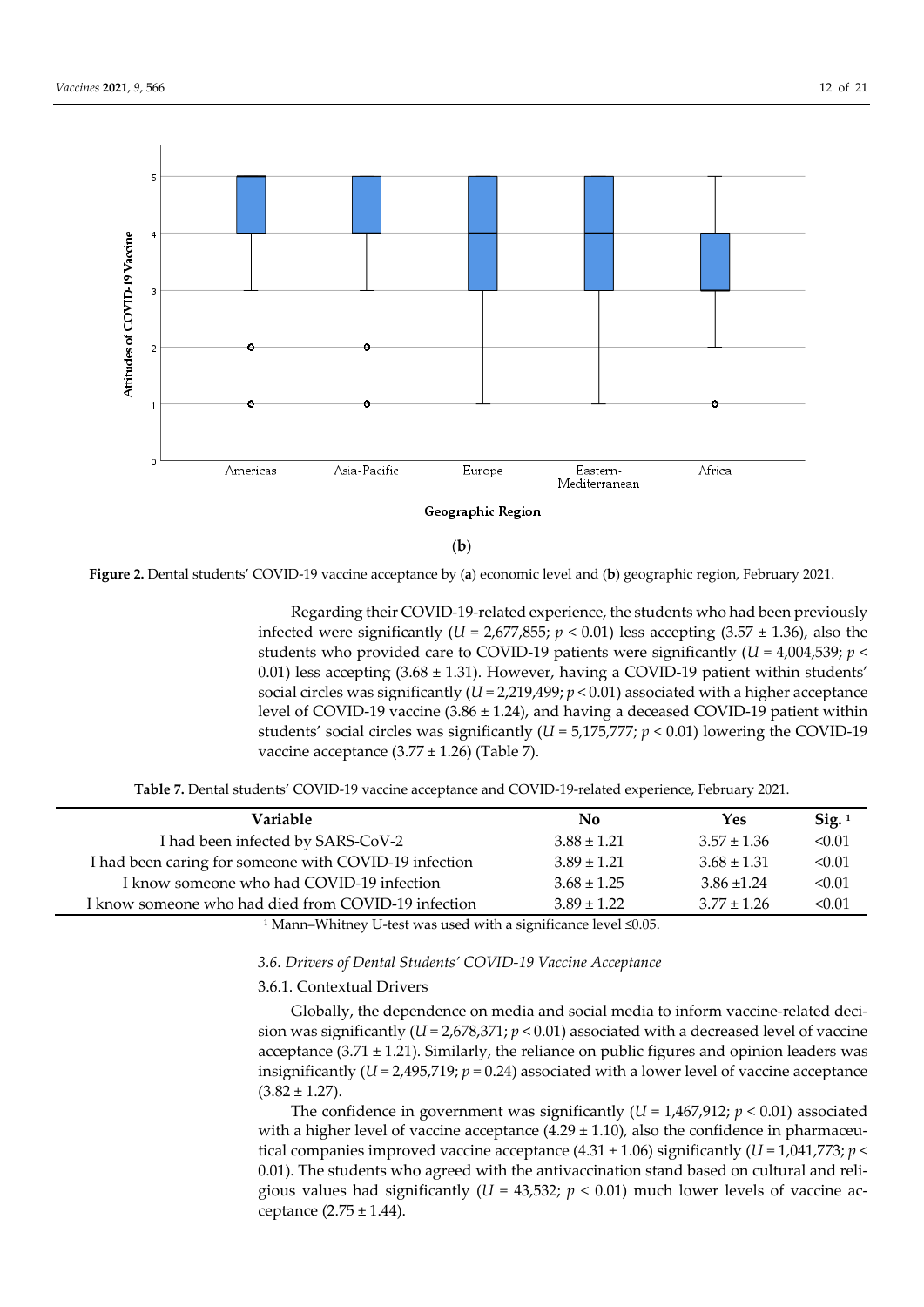## 3.6.2. Individual Drivers

The students who thought COVID-19 should be better prevented by natural immunity than by vaccines had a significantly  $(U = 1,698,349; p < 0.01)$  lower level of vaccine acceptance (3.35  $\pm$  1.38). Additionally, the students with insufficient knowledge about COVID-19 vaccine safety had a significantly (*U* = 1,766,800; *p* < 0.01) lower level of vaccine acceptance  $(3.48 \pm 1.19)$ .

## 3.6.3. Vaccine-Specific Drivers

The COVID-19 vaccine acceptance level was significantly decreased in the students who did not think that the vaccine's benefits outweigh its reported side effects, the students who were not inclined to take newly introduced vaccines, and the students who were not confident in finding the vaccine in their local health centre when needed (*U* = 1,010,578, 974,557, 1,608,552; *p* < 0.01, <0.01, <0.01) respectively (Table 8).

**Table 8.** Drivers of dental students' COVID-19 vaccine acceptance worldwide, February 2021.

| Category         | <b>Driver</b>        | No              | <b>Yes</b>      | $Sig.$ <sup>1</sup> |
|------------------|----------------------|-----------------|-----------------|---------------------|
|                  | Media                | $3.99 \pm 1.31$ | $3.71 \pm 1.21$ | < 0.01              |
|                  | Public Figures       | $3.87 \pm 1.25$ | $3.82 \pm 1.27$ | 0.24                |
| Contextual       | Government           | $3.37 \pm 1.30$ | $4.29 \pm 1.10$ | < 0.01              |
|                  | Pharmaceuticals      | $3.06 \pm 1.30$ | $4.31 \pm 1.06$ | < 0.01              |
|                  | Values               | $4.30 \pm 1.05$ | $2.75 \pm 1.44$ | < 0.01              |
|                  | Natural Immunity     | $4.16 \pm 1.11$ | $3.35 \pm 1.38$ | < 0.01              |
| Individual/Group | Sufficient Knowledge | $3.48 \pm 1.19$ | $4.21 \pm 1.23$ | < 0.01              |
|                  | Risk/Benefit Ratio   | $3.14 \pm 1.37$ | $4.31 \pm 1.06$ | < 0.01              |
| Vaccine-specific | New Vaccine          | $3.06 \pm 1.28$ | $4.37 \pm 1.03$ | < 0.01              |
|                  | Availability         | $3.44 \pm 1.3$  | $4.17 \pm 1.15$ | < 0.01              |

1 Mann–Whitney U-test was used with a significance level ≤0.05.

# **4. Discussion**

Globally, 22.5% of dental students within our sample were hesitant about taking COVID-19 vaccines. Verger et al. (2021) found that 28.39% of healthcare workers in France and French-speaking parts of Belgium and Canada were hesitant about COVID-19 vaccines [37]. The findings of Verger et al. (2021) were a bit close to what had been found in Malta (22%), Portugal (21%), Germany (20%), the Netherlands (19%), and Italy (19%) [38,39]. On the other hand, the studies that sampled general university students showed a wide range of hesitancy about COVID-19 vaccines, ranging between Egypt (46%), Jordan (25.5%), Malta (25.3%), the USA (19.3%), and India (10.6%) [21,40–43].

As representatives of the healthcare student population, dental students have a crucial role in disseminating robust information about COVID-19 vaccines' effectiveness and safety [6]. This social role is backed by the prevailing evidence on healthcare professionals' impact on shaping public opinion regarding health issues, including vaccination [8,9]. Dental students are also threatened by an array of occupational infections due to their clinical training; therefore, compulsory vaccination strategies for pre-clinical students had been increasingly implemented in recent years [15]. Although positive attitudes are predicted from dental students towards vaccines as they are used to receiving them, they demonstrated suboptimal levels of knowledge and attitudes towards new vaccines [18,19].

In the current study, the economic level was a significant determinant of dental students' VH, as 37.5% of low-income, 27.8% of low-middle-income, 25.2% of upper-middleincome, and 11.1% of high-income economies students were hesitant about COVID-19 vaccines. This socioeconomic gradient of VH has been recently found among population groups in Italy, where perceived levels of economic hardship were significantly associated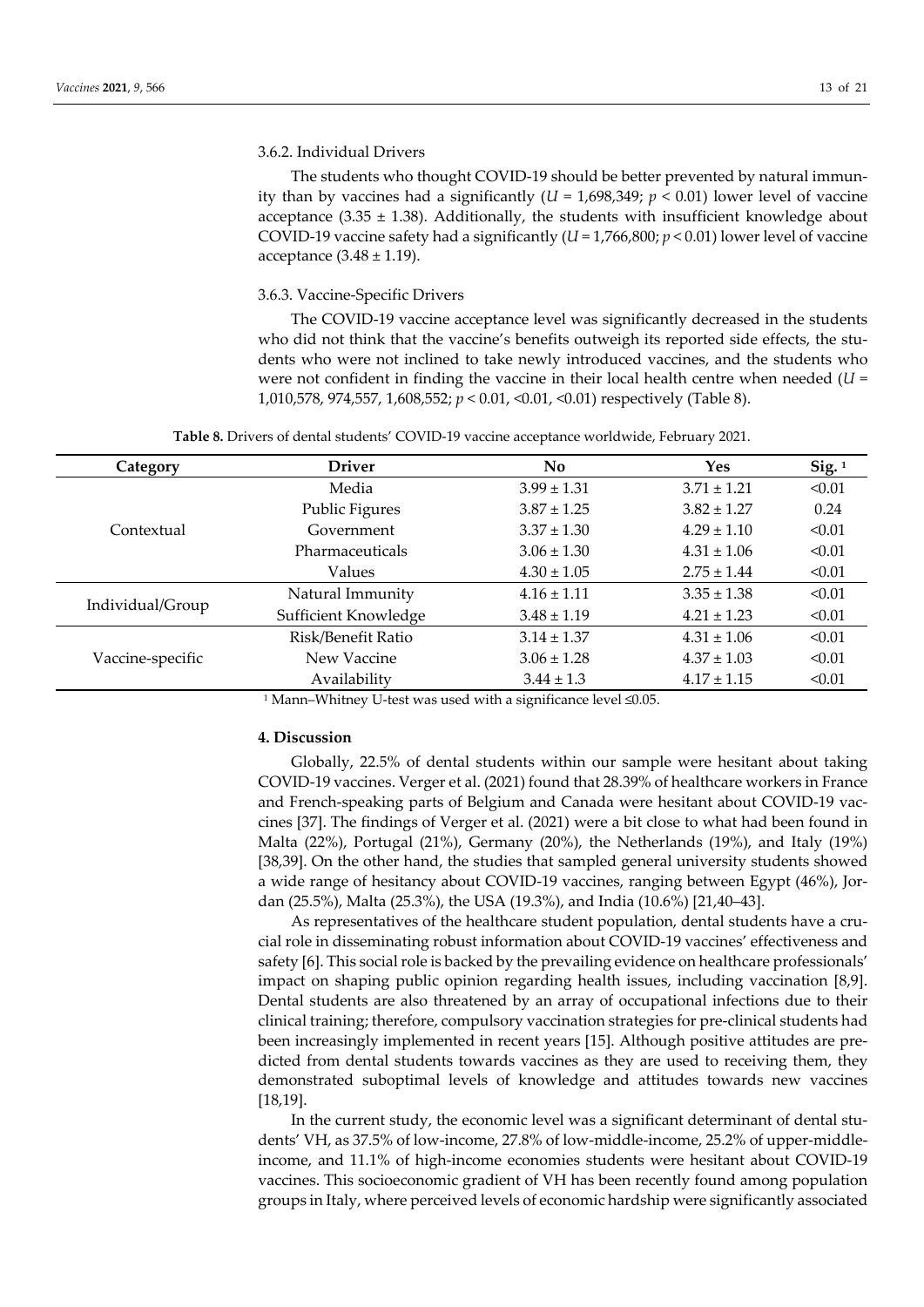with VH [22]. However, there is a lack of evidence on the relationship between the economic level and vaccines acceptance from a global perspective; a recent systematic review showed that the highest acceptance level among healthcare workers was in a high-income country, Israel (78.1%), while the lowest level was in a low-income country, the Democratic Republic of the Congo (27.7%) [44]. Regardless of their methodological heterogeneity, cross-sectional studies showed that acceptance levels of medical students in UMHI countries such as Italy (86.1%) and Poland (92%) were much higher than LLMI countries such as Egypt (35%) [40,45,46].

The socioeconomic gradient of VH can be better understood in light of the contextual, individual, and vaccine-specific drivers endorsed by the WHO SAGE. The students of UMHI countries had significantly lower levels of dependence on media/social media (30.4% vs. 42%; *p* < 0.01), were less influenced by public figures (14.5% vs. 21.3%; *p* < 0.01), had less mistrust of government (30.1% vs. 40.6%; *p* < 0.01), less mistrust of the pharmaceutical industry (19.4% vs. 28.9%; *p* < 0.01), less readiness to reject vaccines based on personal/cultural/religious values (10.9% vs. 18%; *p* = 0.003), and less misconception about natural immunity (22.4% vs. 38.1%;  $p < 0.01$ ) than their colleagues of LLMI countries. Contrarily, the students of UMHI countries had significantly higher levels of sufficient knowledge (33.1% vs. 27%;  $p < 0.01$ ), knowledge of vaccine risk/benefit ratio (54.4% vs. 40.2%; *p* < 0.01), willingness to take new vaccines (45.2% vs. 37.6%; *p* < 0.01), and confidence about local availability of vaccines (43.2% vs. 33.6%; *p* < 0.01).

Almost 70% of our sample was composed of female students, and this represents the actual female/male ratio of dental students globally. According to the latest report of the Council of European Dentists (CED), the dental profession is majorly practised by females in Europe [47]. The Health Policy Institute (HPI) of the American Dental Association (ADA) revealed that female dental practitioners had increased from 16% in 2001 to 34.5% in 2020, and this pattern is projected to continue given the steady increase in female dental students from 11.7% in 1979 to 51.6% in 2019 [48,49]. The global phenomenon of "feminization of dentistry" is profoundly evident in low-income settings, including Central Asia, Africa, and South America [50–52].

Female dental students had a statistically significant higher level of COVID-19 VH  $(\chi^2 = 9.18; p = 0.02)$  than their male colleagues. This finding is in agreement with the recent systematic review of Sallam (2021) on COVID-19 vaccines, which revealed that males were more likely to accept vaccines [44]. In both LLMI and UMHI countries, female students had higher levels of VH (32% and 20.3%, respectively) than their male colleagues (25.6% and 18.3%, respectively). The emerging evidence on COVID-19 VH among general population groups shows that females are less accepting for COVID-19 vaccines in UMHI countries such as the US, United Kingdom (UK), Portugal, Jordan, Kuwait, and Saudi Arabia and LLMI countries such as Nigeria, Bangladesh, and Ethiopia [21,53–58].

Pre-clinical dental students had a statistically significant higher level of COVID-19 VH ( $\chi$ <sup>2</sup> = 7.39;  $p$  = 0.007) than their clinical colleagues. Lucia et al. (2020) found that clinical medical students (62%) were significantly more inclined to participate in vaccine trials than their pre-clinical colleagues (44%) in Michigan, USA [59]. This pattern was also found among medical students in India and Poland and dental students in the USA [43,46,60]. Apart from COVID-19 vaccines, the clinical medical students had higher acceptance levels of the influenza vaccine in Brazil, Germany and Saudi Arabia, and the human papillomavirus vaccine in India than their pre-clinical colleagues [61–64]. One reason to explain this is what Wicker et al. found in their 2013 study, where clinical students had higher levels of perceived occupational risk than pre-clinical students due to their proximity to bloodand air-borne infections; thus, explaining their increased likelihood to accept vaccination [64].

Previous infection with SARS-CoV-2 might be a barrier for vaccination, as the students in our study who recovered from COVID-19 were considerably more resistant (20.4% vs. 12.6%) and slightly more hesitant (24.1% vs. 22.2%) to be vaccinated than their colleagues who were not infected. This finding confirms the results of a recent Italian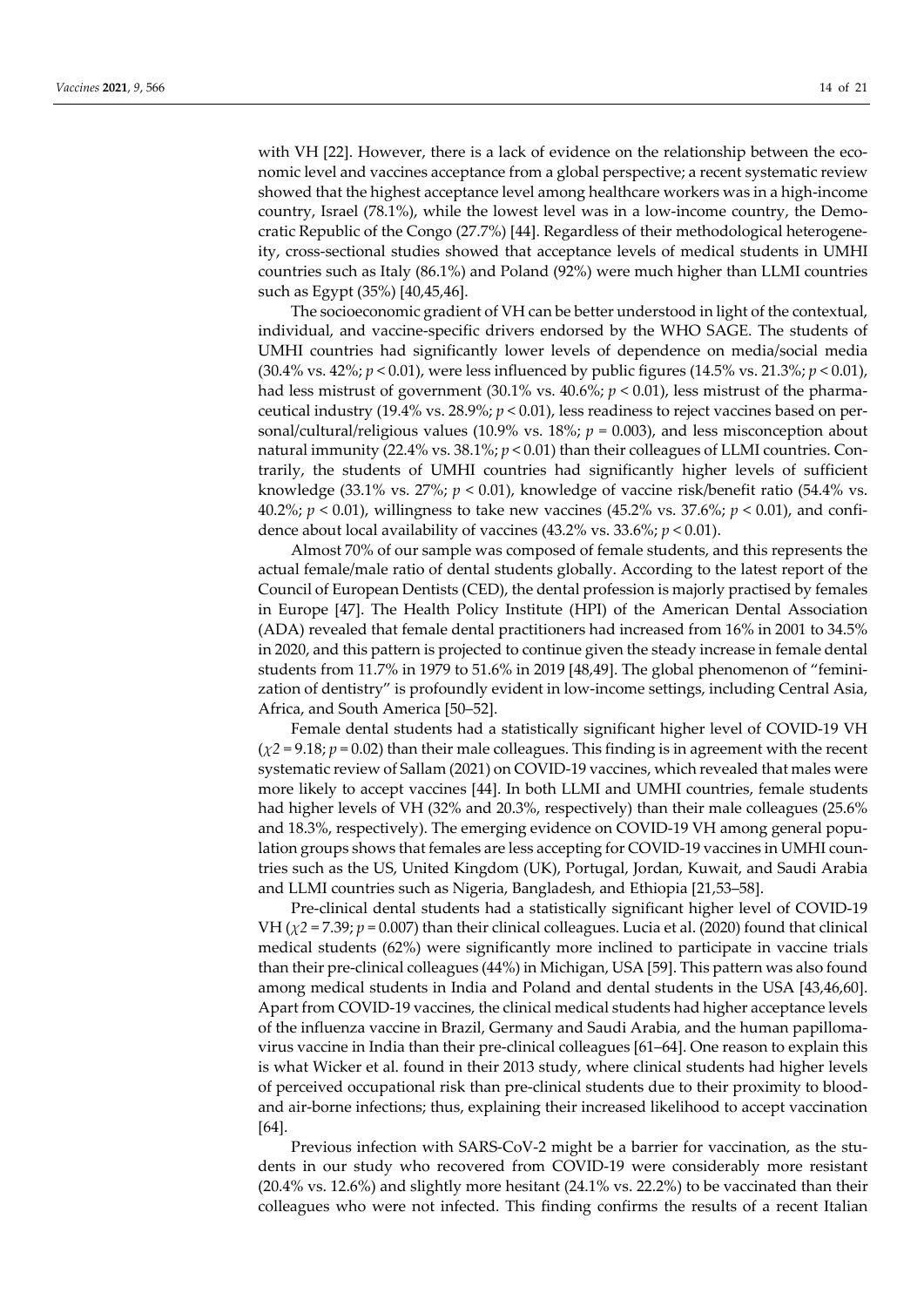cross-sectional study, where the recovered COVID-19 patients showed substantial levels of VH towards the COVID-19 vaccine (59.2%) and influenza vaccine (54.6%) [23]. Similarly, providing care to COVID-19 patients was also a barrier for vaccination, as the students who looked after COVID-19 patients were considerably more resistant (18.2% vs. 12.3%) and slightly more hesitant (23% vs. 22.3%) about vaccination. This can be explained by the fact that more than one-third of the students in our sample who provided care to COVID-19 patients had a high level of misconception about immunization.

Using media and social media as the primary source of vaccine-related information was found to be another barrier to be willing to be vaccinated for dental students, as VH levels were significantly higher among the students who used media and social media in both UMHI countries and LLMI countries as their primary source of information. Li Ho et al. (2020) found that 27.5% of the most popular videos about COVID-19 on YouTube contained misleading information; thus, necessitating urgent interventions by health organizations to work proactively with content creators to disseminate high-quality videos [65]. The vaccine opposing content on Twitter was steadily increasing during the first half of 2020; thus, requiring thematic analysis of such content [66]. The discourse analysis of Griffith et al. (2021) for COVID-19 VH tweets found that concerns over safety, mistrust of governments and drug manufacturers, and insufficient knowledge about vaccines were the critical drivers of VH [67].

Trust in governments and their capacity to provide the best available vaccine was a significant suppressor of VH among dental students, as VH was reported by only 11.3% of the students who trusted their governments compared to 29.7% of the students who did not trust their governments. One of the lessons learned from the swine flu (H1N1) pandemic of 2009 was that vaccine acceptance levels during contagious outbreaks are prominently influenced by public confidence in the governments' technical and organizational skills [68]. Similarly, trust in the pharmaceutical industry had a promoter role in COVID-19 vaccine acceptance, as VH was reported by only 11% of the students who trusted the pharmaceutical industry compared to 33% of the students who did not trust it. In the recent meta-analysis of Díaz Crescitelli et al. (2020), the lack of trust in the pharmaceutical industry was found to be triggered by suspicions about their financial interests and their relationships with governments [69].

The perceived level of knowledge sufficiency about vaccines and their effectiveness was a significant determinant of COVID-19 vaccine acceptance among dental students globally. Male students had higher levels of sufficient knowledge than their female colleagues (39.8% vs. 28.3%; *p* < 0.01), and UMHI students were slightly more knowledgeable than LLMI students  $(33.1\% \text{ vs. } 27\%; p < 0.01)$ . VH was reported by 10.8% of the students with sufficient knowledge, while it was reported by 32.8% of the students with insufficient knowledge. For a better understanding of the role of perceived knowledge in vaccine acceptance, the perceived knowledge level was found to be associated with increased awareness about the risk/benefit ratio of COVID-19 vaccination ( $U = 1.719,706.5$ ;  $p < 0.01$ ), a higher level of readiness to take new vaccines  $(U = 1.773.557; p < 0.01)$ , and a lower level of misconception about immunization ( $U = 2,808,567$ ;  $p = 0.576$ ). Therefore, the results of this study call for urgent and further implementation of the epidemiology of infectious diseases education and vaccination trends within undergraduate dental curricula for better preparation of dental students for future outbreaks [70–73].

Availability of vaccines was a significant promoter for COVID-19 vaccines acceptance among dental students globally, as the students who believed that COVID-19 vaccines would be available for them were less hesitant (28.1% vs. 14.4%; *p* < 0.01). In the USA, COVID-19 vaccine acceptance levels increased gradually over the last months, which indicates that increasing trends of vaccine acceptance may correlate positively with the shift from hypothetical vaccines to the availability of real-world vaccines with substantial effectiveness and safety [74]. In the UMHI group, Italy was the most accepting country  $(4.7 \pm 0.8)$ , while Russia was the least accepting country  $(2.85 \pm 1.12)$ . On 1st March 2021, 5.08% of the Italian population and only 2.48% of the Russian population received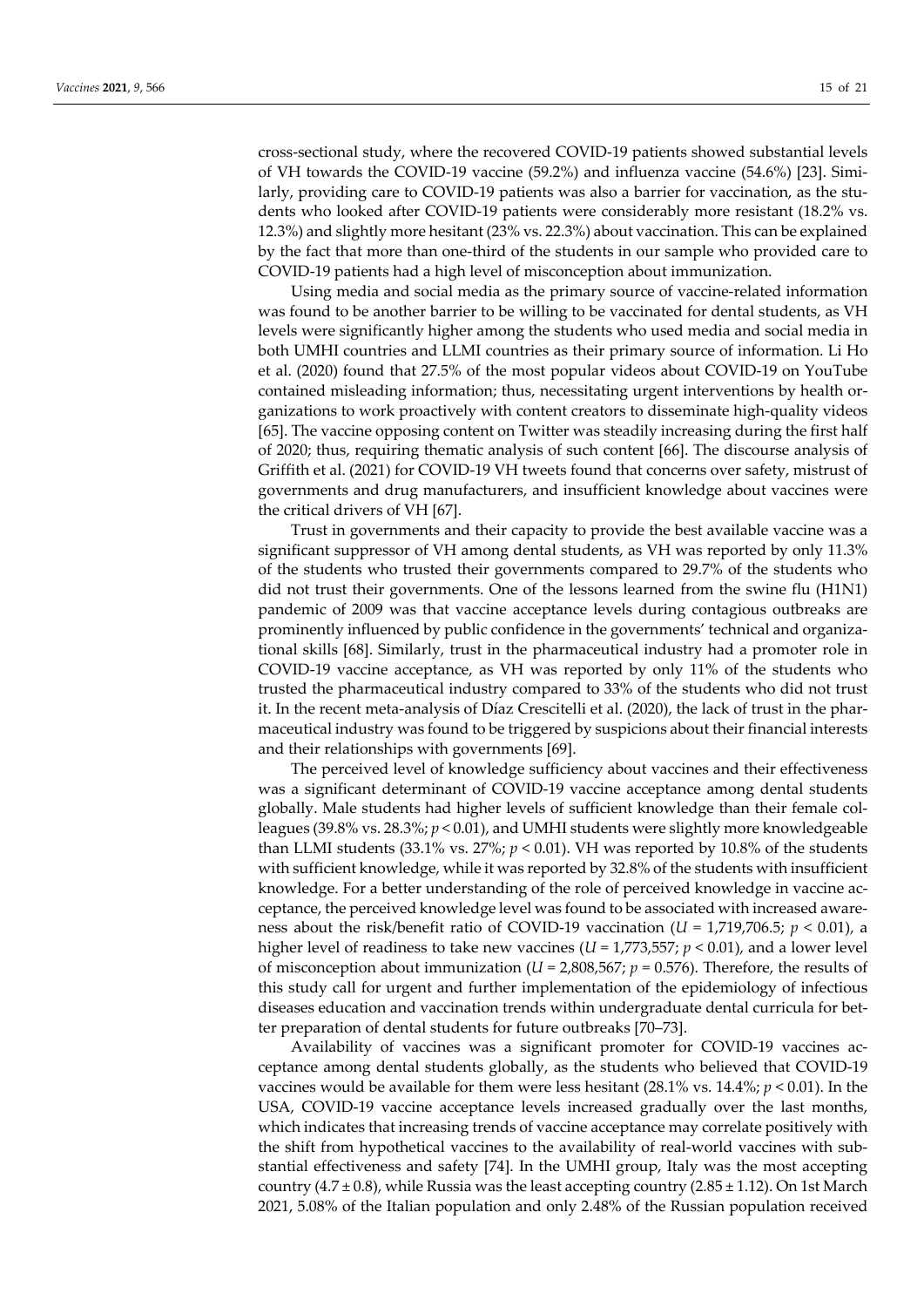at least one dose of COVID-19 vaccines [75]. In the LLMI group, Pakistan was the most accepting country  $(3.97 \pm 1.01)$ , while Tunisia was the least accepting country  $(2.88 \pm 1.2)$ . On 16th March 2021, 0.6% of the Pakistani population and 0% of the Tunisian population were vaccinated [75].

## *4.1. Study Strengths*

To the best of the authors' knowledge, this is the first study to assess the prevalence of COVID-19 VH among dental students globally. The study also provides coherent evidence on the impact of gender, clinical training, and economic level on the attitudes of dental students towards COVID-19 vaccination. The drivers of VH endorsed by the WHO SAGE were explored for the first time in the population of healthcare students, and they yielded revealing and conclusive results.

## *4.2. Study Limitations*

The first limitation of this study is its sample which is not equally distributed across gender, but this can be simply justified as the sample aimed to be as representative as possible. The second limitation is the imbalanced representation of economic levels, and this occurred mainly due to the disproportionate geographic representation of the IADS. Lastly, the study is naturally limited as a cross-sectional study by its snapshot scope; however, VH levels had been dynamically changing over time, requiring ideally prospective cohort studies to monitor these trends.

## *4.3. Study Implications*

Future research on VH among healthcare students should explore the role of university curricula on students' knowledge about vaccine effectiveness and safety. A conceptual model for the drivers of attitude towards vaccination among healthcare students, including dental students, should be designed and validated using large datasets, such as our dataset that incorporate various variables of interest. Moreover, future research will benefit from prospective cohort studies as they can record the dynamics of attitudes towards vaccines influenced by the emerging achievements and disruptions. The undergraduate dental curricula have to functionally integrate components on infectious diseases epidemiology, especially air-borne infections and vaccination trends, as part of their dental public health and infection control modules. Dental education needs to empower students with sufficient knowledge for making them ambassadors of high-quality health information and to spread the culture of trusting science.

## **5. Conclusions**

The overall acceptance level (63.5%) of dental students for COVID-19 vaccines worldwide was suboptimal. The worrisome level of VH (22.5%) was impacted by the economic context where the dental students live and study, as the students from high-income setting were more confident of receiving COVID-19 vaccines. The male gender and clinical training were also associated with an increased level of vaccines acceptance. The media and social media, public figures, insufficient knowledge about vaccines and their safety, and mistrust of governments and the pharmaceutical industry were barriers for vaccination. The findings of this global study call for further implementation of infectious diseases epidemiology education and vaccination trends within undergraduate dental curricula.

**Supplementary Materials:** The following are available online at www.mdpi.com/article/10.3390/vaccines9060566/s1, Table S1: Global Questionnaire of Dental Students' Attitudes Towards COVID-19 Vaccines.docx; Table S2: Questionnaire of Dental Students' COVID-19 Vaccine Hesitancy.

**Author Contributions:** Conceptualization, A.R.; methodology, A.R., H.A., S.D., M.M. and E.K.; validation, M.M. and J.J.M.; formal analysis, A.R.; investigation, J.J., S.W., N.S., P.F., A.A., J.I., A.C.A.,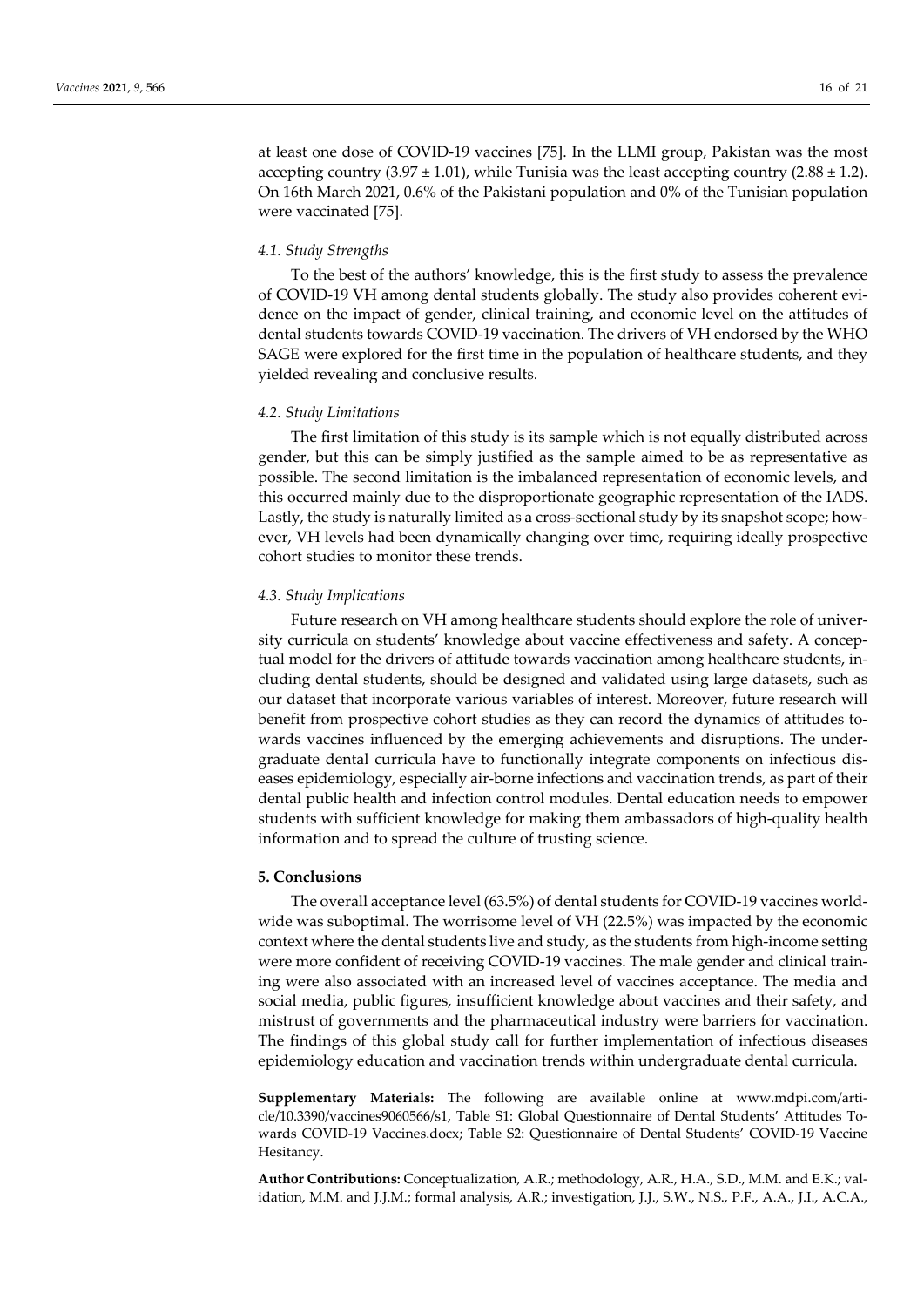E.D., J.A., V.T., N.S.A., M.C., K.R., A.A.B., H.B., I.E., T.S., V.M., E.S., N.A.T. and M.D.; data curation, N.L., K.L., T.W., M.M.A., S.S., M.A.K., M.S., M.I., M.S.M., F.A., N.A., B.M., G.T., A.H., J.M., Z.H., A.A.R., M.F., B.K., E.Y., S.B., E.V., L.L. and A.H.; writing—original draft preparation, A.R., S.D. and M.M.; writing—review and editing, E.K., M.K. (Michal Koščík) and M.K. (Miloslav Klugar); supervision, A.R. and E.K.; project administration, H.A.; funding acquisition, M.K. (Miloslav Klugar). All authors have read and agreed to the published version of the manuscript.

**Funding:** This study was funded by Masaryk University, grant numbers MUNI/IGA/1543/2020 and MUNI/A/1608/2020. The work of A.R. and M.K. (Miloslav Klugar) was supported by the INTER-EXCELLENCE grant number LTC20031—"Towards an International Network for Evidence-based Research in Clinical Health Research in the Czech Republic".

**Institutional Review Board Statement:** The study was conducted according to the guidelines of the Declaration of Helsinki and approved by the Ethics Committee of the Faculty of Medicine, Masaryk University Ref. 4/2021 on 20th January 2021.

**Informed Consent Statement:** Informed consent was obtained from all participants involved in the study.

**Data Availability Statement:** The data that support the findings of this study are available from the corresponding author upon reasonable request.

**Acknowledgments:** This work is dedicated to the more than three million worldwide fatalities, including the frontline healthcare workers and their families who have fallen victim to COVID-19. The authors thank João Botelho and Vanessa Machado for their contribution to validate the questionnaire of this study.

**Conflicts of Interest:** The authors declare no conflict of interest.

## **Appendix A. Members of IADS-SCORE Consortium**

- Faculty of Dentistry, McGill University, Canada (Jacques Jaar); Schulich School of Medicine & Dentistry, Western University, Canada (Nima Lighvan); Faculty of Dentistry, University of British Columbia, Canada (Karen Lin);
- Faculty of Dentistry, SEGi University, Malaysia (Sandy Tan Qing Wen); Faculty of Dentistry, University of Malaya, Malaysia (Tan Hian Wei);
- School of Dentistry, Kathmandu University School of Medical Sciences, Nepal (Nitesh Singh);
- Department of Oral and Maxillofacial Surgery, School of Dentistry, Zanjan University of Medical Sciences, Iran (Parsa Firoozi); Faculty of Dentistry, Islamic Azad University Isfahan, Iran (Mohammad Mostafa Aghamohseni; Samin Sirous);
- Institute of Dentistry, CMH Lahore Medical College and Institute of Dentistry, Pakistan (Aneeqa Aslam; Maha Sohail); Dental College, Akhtar Saeed Medical and Dental College, Pakistan (Mehroz Ahmad Khan);
- Faculty of Dentistry, Beirut Arab University, Lebanon (Julien Issa; Mirna Abou Ibrahim);
- Faculty of Dental Medicine, Catholic University of Portugal, Portugal (António Coimbra Amaral);
- Faculty of Dental Sciences, Aldent University, Albania (Ersid Domnori);
- Faculty of Odontology, Universidad San Francisco De Quito, Ecuador (Jorge Ayala); Faculty of Odontology, Catholic University of Cuenca, Ecuador (Maria Sol Medina);
- Faculty of Dentistry, Universitas Indonesia, Indonesia (Viandra Tjokroadiredjo; Farih Aminah);
- Department of Dentistry, Al-rafidain University College, Iraq (Noor Sarmad); College of Dentistry, Uruk University, Iraq (Nabaa Abduladheem); Department of Dentistry, Al-rasheed University College, Iraq (Batool Mohammed);
- Department of Neuroscience, Reproductive Sciences and Dentistry, University of Naples Federico II, Italy (Matteo Cafasso); Department of Biomedical, Surgical and Dental Sciences, School of Dentistry, University of Milan, Italy (Gregorio Tortora); Department of Medicine and Surgery, School of Dentistry, University of Insubria, Italy (Anita Homayuni);
- Faculty of Dentistry, Rīga Stradiņš University, Latvia (Kristīne Romanovska);
- Faculty of Odontology, Medical Academy, Lithuanian University of Health Sciences, Lithuania (Kristė Trijonytė; Julius Mikonis);
- Faculty of Dentistry, University of Khartoum, Sudan (Ahmed Abdalla); Faculty of Dentistry, Al Neelain University, Sudan (Zeinab Hassan); Faculty of Dentistry, University of Medical Sciences and Technology, Sudan (Aya Abdelrahim);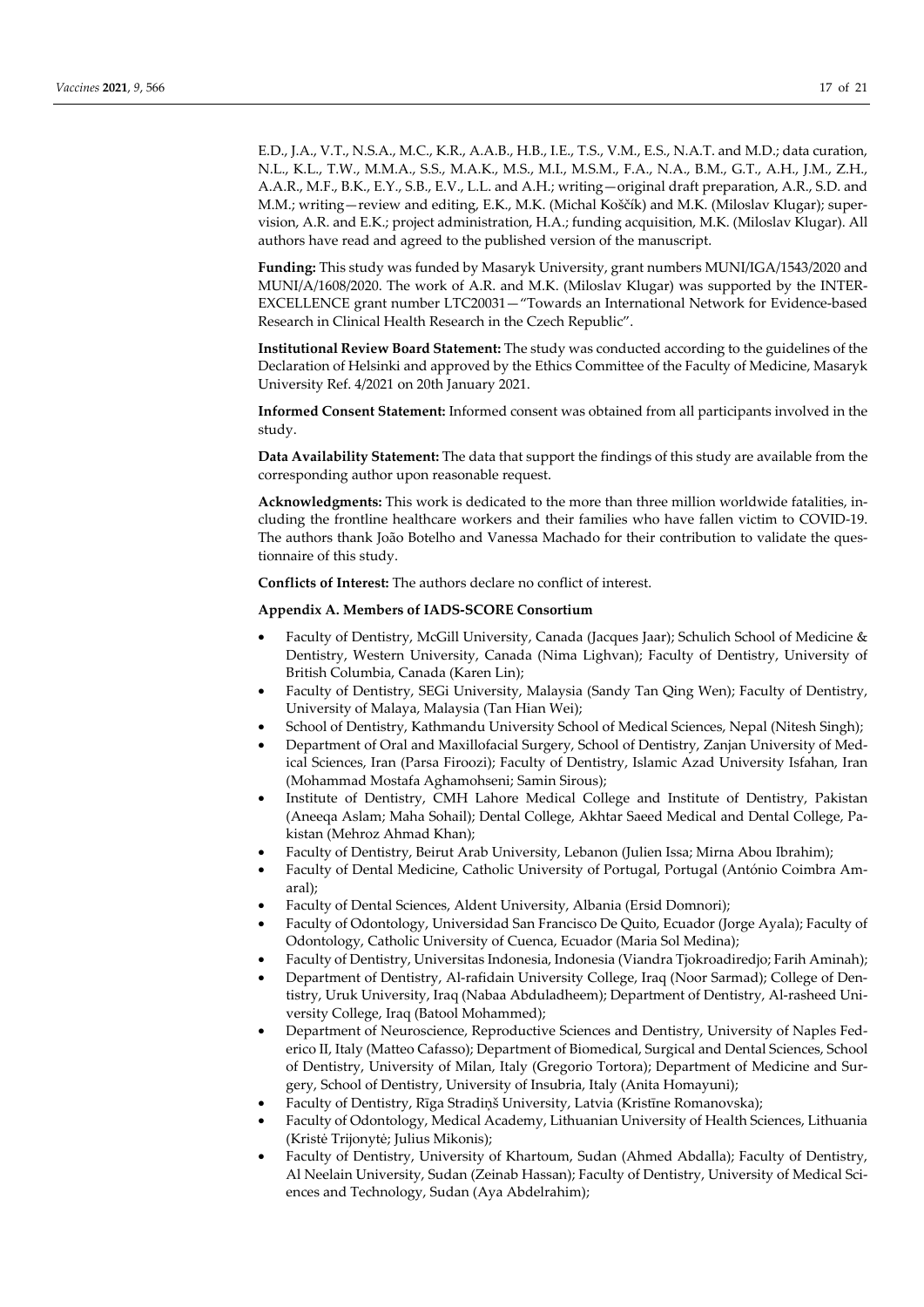- Faculty of Dental Medicine, Monastir University, Tunisia (Haythem Ben Hadj Belgacem; Maya Fedhila);
- Faculty of Dentistry, Istanbul University, Turkey (İrem Erdoğdu); Faculty of Dentistry, Beykent University, Turkey (Berk Koparan); Faculty of Dentistry, Yeditepe University, Turkey (Ezgi Yeşi̇ltan); Faculty of Dentistry, Marmara University, Turkey (Serap Beşi̇roğlu);
- Faculty of Dentistry, Ural State Medical University, Russia (Tatiana Spitsyna);
- Faculty of Dental Medicine, University of Rijeka, Croatia (Valentina Mar-asović; Elizabeta Vrkljan; Lovre Labura);
- Institute of Dentistry, Faculty of Medicine, University of Tartu, Estonia (Estelle Saavaste);
- College of Dentistry, University of Florida, United States of America (Natalie Atyeo); School of Dentistry, University of Michigan, United States of America (Alexandra Herzog);
- Oral Health Research and Promotion Unit, Faculty of Dentistry, Al-Quds University, Palestine (Mayar Danadneh);

## **References**

- 1. MacDonald, N.E. Vaccine hesitancy: Definition, scope and determinants. *Vaccine* **2015**, *33*, 4161–4164, doi:10.1016/j.vaccine.2015.04.036.
- 2. Strategic Advisory Group of Experts on Immunization (SAGE). Vaccine Hesitancy Survey Questions Related to SAGE Vaccine Hesitancy Matrix. Available online: https://www.who.int/immunization/programmes\_systems/Survey\_Questions\_Hesitancy.pdf (accessed on 14 March 2021).
- 3. Butler, R.; MacDonald, N.E. Diagnosing the determinants of vaccine hesitancy in specific subgroups: The Guide to Tailoring Immunization Programmes (TIP). *Vaccine* **2015**, *33*, 4176–4179, doi:10.1016/j.vaccine.2015.04.038.
- 4. Verger, P.; Fressard, L.; Collange, F.; Gautier, A.; Jestin, C.; Launay, O.; Raude, J.; Pulcini, C.; Peretti-Watel, P. Vaccine Hesitancy Among General Practitioners and Its Determinants During Controversies: A National Cross-sectional Survey in France. *EBio-Medicine* **2015**, *2*, 891–897, doi:10.1016/j.ebiom.2015.06.018.
- 5. Rubin, G.J.; Potts, H.W.W.; Michie, S. Likely uptake of swine and seasonal flu vaccines among healthcare workers. A crosssectional analysis of UK telephone survey data. *Vaccine* **2011**, *29*, 2421–2428, doi:10.1016/j.vaccine.2011.01.035.
- 6. Karafillakis, E.; Dinca, I.; Apfel, F.; Cecconi, S.; Wűrz, A.; Takacs, J.; Suk, J.; Celentano, L.P.; Kramarz, P.; Larson, H.J. Vaccine hesitancy among healthcare workers in Europe: A qualitative study. *Vaccine* **2016**, *34*, 5013–5020, doi:10.1016/j.vaccine.2016.08.029.
- 7. World Health Organization (WHO). Vaccine Acceptance is the Next Hurdle. Available online: https://www.who.int/newsroom/feature-stories/detail/vaccine-acceptance-is-the-next-hurdle (accessed on 15 April 2021).
- 8. Oberg, E.B.; Frank, E. Physicians' health practices strongly influence patient health practices. *J. R. Coll. Physicians Edinb.* **2009**, *39*, 290–291, doi:10.4997/JRCPE.2009.422.
- 9. Frank, E. Physician Health and Patient Care. *JAMA* **2004**, *291*, 637, doi:10.1001/jama.291.5.637.
- 10. Royal College of Physicians and Surgeons of Canada. Physician Competency Framework 2005. Available online: http://www.royalcollege.ca/rcsite/documents/canmeds/the-7-canmeds-roles-e.pdf (accessed on 14 April 2021).
- 11. Laschinger, H.K.; Tresolini, C.P. An exploratory study of nursing and medical students health promotion counselling self-efficacy. *Nurse Educ. Today* **1999**, *19*, 408–418, doi:10.1054/nedt.1999.0326.
- 12. Nouri, K.; Huber, D.; Walch, K.; Promberger, R.; Buerkle, B.; Ott, J.; Tempfer, C.B. Fertility awareness among medical and nonmedical students: A case-control study. *Reprod. Biol. Endocrinol.* **2014**, *12*, 94, doi:10.1186/1477-7827-12-94.
- 13. Pinelli, C.; Neri, S.D.N.; Loffredo, L.D.C.M. Dental students' reports of occupational exposures to potentially infectious biological material in a Brazilian School of Dentistry. *Cad. Saúde Colet.* **2016**, *24*, 162–169, doi:10.1590/1414-462x201600020238.
- 14. Davide, S.; Macarelli, C.; Lam, A. Vaccination Recommendations for Oral Health Professionals. Available online: https://decisionsindentistry.com/article/vaccination-recommendations-for-oral-health-professionals/ (accessed on 15 April 2021).
- 15. De Souza, R.; Namen, F.M.; Galan, J.; Vieira, C.; Sedano, H.O. Infection Control Measures Among Senior Dental Students in Rio de Janeiro State, Brazil. *J. Public Health Dent.* **2006**, *66*, 282–284, doi:10.1111/j.1752-7325.2006.tb04084.x.
- 16. Singh, A.; Purohit, B.M.; Bhambal, A.; Saxena, S.; Singh, A.; Gupta, A. Knowledge, Attitudes, and Practice Regarding Infection Control Measures Among Dental Students in Central India. *J. Dent. Educ.* **2011**, *75*, 421–427, doi:10.1002/j.0022- 0337.2011.75.3.tb05055.x.
- 17. Shetty, S.; Prabhu, S.; Shetty, V.; Shetty, A.K. Knowledge, attitudes and factors associated with acceptability of human papillomavirus vaccination among undergraduate medical, dental and nursing students in South India. *Hum. Vaccines Immunother.* **2019**, *15*, 1656–1665, doi:10.1080/21645515.2019.1565260.
- 18. Rutkoski, H.; Tay, D.L.; Dixon, B.L.; Pinzon, L.M.; Mooney, R.; Winkler, J.R.; Kepka, D. A Multi-state Evaluation of Oral Health Students' Knowledge of Human Papillomavirus-Related Oropharyngeal Cancer and HPV Vaccination. *J. Cancer Educ.* **2020**, *35*, 1017–1025, doi:10.1007/s13187-019-01561-y.
- 19. Farsi, N.J.; Al Sharif, S.; Al Qathmi, M.; Merdad, M.; Marzouki, H.; Merdad, L. Knowledge of Human Papillomavirus (HPV) and Oropharyngeal Cancer and Acceptability of the HPV Vaccine among Dental Students. *Asian Pac. J. Cancer Prev.* **2020**, *21*, 3595–3603, doi:10.31557/apjcp.2020.21.12.3595.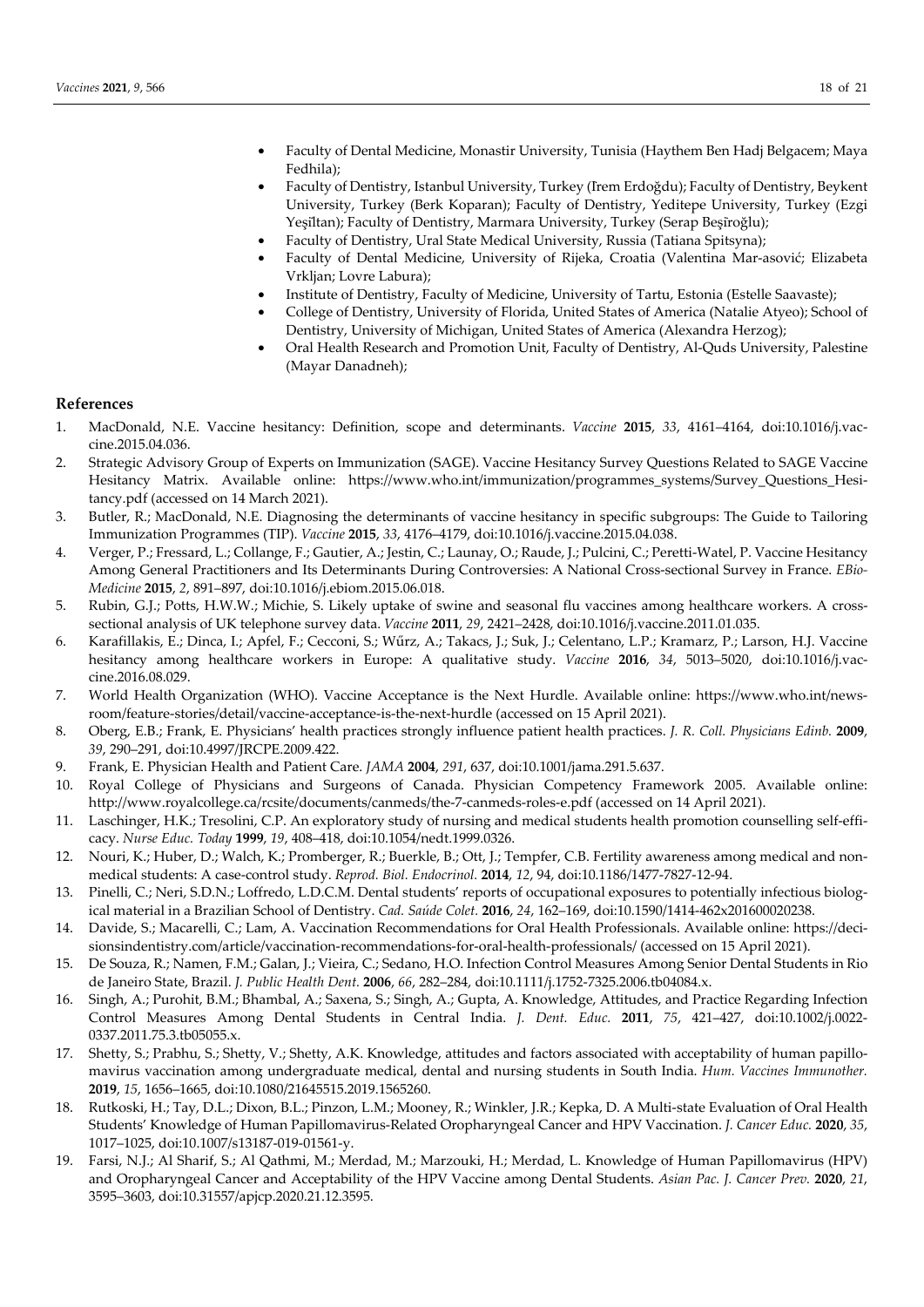- 20. Mahesh, R.; Arthi, C.; Victor, S.; AshokKumar, S. Hepatitis B Infection Awareness among Dental Graduate Students: A Cross Sectional Study. *Int. Sch. Res. Not.* **2014**, *2014*, 1–6, doi:10.1155/2014/389274.
- 21. Sallam, M.; Dababseh, D.; Eid, H.; Hasan, H.; Taim, D.; Al-Mahzoum, K.; Al-Haidar, A.; Yaseen, A.; Ababneh, N.; Assaf, A.; et al. Low COVID-19 Vaccine Acceptance Is Correlated with Conspiracy Beliefs among University Students in Jordan. *Int. J. Environ. Res. Public Health* **2021**, *18*, 2407, doi:10.3390/ijerph18052407.
- 22. Bertoncello, C.; Ferro, A.; Fonzo, M.; Zanovello, S.; Napoletano, G.; Russo, F.; Baldo, V.; Cocchio, S. Socioeconomic Determinants in Vaccine Hesitancy and Vaccine Refusal in Italy. *Vaccines* **2020**, *8*, 276, doi:10.3390/vaccines8020276.
- 23. Gerussi, V.; Peghin, M.; Palese, A.; Bressan, V.; Visintini, E.; Bontempo, G.; Graziano, E.; De Martino, M.; Isola, M.; Tascini, C. Vaccine Hesitancy among Italian Patients Recovered from COVID-19 Infection towards Influenza and Sars-Cov-2 Vaccination. *Vaccines* **2021**, *9*, 172, doi:10.3390/vaccines9020172.
- 24. Puri, N.; Coomes, E.A.; Haghbayan, H.; Gunaratne, K. Social media and vaccine hesitancy: New updates for the era of COVID-19 and globalized infectious diseases. *Hum. Vaccines Immunother.* **2020**, *16*, 2586–2593, doi:10.1080/21645515.2020.1780846.
- 25. Schernhammer, E.; Weitzer, J.; Laubichler, M.D.; Birmann, B.M.; Bertau, M.; Zenk, L.; Caniglia, G.; Jäger, C.C.; Steiner, G. Correlates of COVID-19 vaccine hesitancy in Austria: Trust and the government. *J. Public Health* **2021**, *5*, doi:10.1093/pubmed/fdab122.
- 26. Ali, S.N.; Hanif, W.; Patel, K.; Khunti, K. Ramadan and COVID-19 vaccine hesitancy—A call for action. *Lancet* **2021**, *397*, 1443– 1444, doi:10.1016/s0140-6736(21)00779-0.
- 27. International Association of Dental Students (IADS). Delegates List: Governance. Available online: https://iads-web.org/governance/delegates/ (accessed on 14 March 2021).
- 28. KoBoToolbox. Harvard Humanitarian Initiative. Available online: https://support.kobotoolbox.org/welcome.html (accessed on 15 August 2021).
- 29. International Association of Dental Students (IADS). Workforce: Governance. Available online: https://iads-web.org/governance/workforce/ (accessed on 14 March 2021).
- 30. Von Elm, E.; Altman, D.G.; Egger, M.; Pocock, S.J.; Gøtzsche, P.C.; Vandenbroucke, J.P. Strengthening the reporting of observational studies in epidemiology (STROBE) statement: Guidelines for reporting observational studies. *Br. Med. J.* **2007**, *335*, 806– 808, doi:10.1136/bmj.39335.541782.ad.
- 31. Centers for Disease Control and Prevention (CDC). Epi InfoTM for Windows. Available online: https://www.cdc.gov/epiinfo/pc.html (accessed on 25 December 2021).
- 32. McHugh, M.L. Interrater reliability: The kappa statistic. *Biochem. Med.* **2012**, *22*, 276–282, doi:10.11613/bm.2012.031.
- 33. Proton Technologies AG. General Data Protection Regulation (GDPR) Compliance Guidelines. HORIZON 2020—Project REP-791727-1. Available online: https://gdpr.eu/ (accessed on 1 May 2021).
- 34. SPSS Inc. IBM SPSS Statistics 27. Available online: https://www.ibm.com/support/pages/node/3006603 (accessed on 14 March 2021).
- 35. World Bank. World Bank Country and Lending Groups. Available online: https://datahelpdesk.worldbank.org/knowledgebase/articles/906519-world-bank-country-and-lending-groups (accessed on 14 March 2020).
- 36. World Dental Federation (FDI). Regional Organizations: Our members. Available online: https://www.fdiworlddental.org/regional-organizations (accessed on 15 March 2021).
- 37. Verger, P.; Scronias, D.; Dauby, N.; Adedzi, K.A.; Gobert, C.; Bergeat, M.; Gagneur, A.; Dubé, E. Attitudes of healthcare workers towards COVID-19 vaccination: A survey in France and French-speaking parts of Belgium and Canada, 2020. *Eurosurveillance* **2021**, *26*, 2002047, doi:10.2807/1560-7917.es.2021.26.3.2002047.
- 38. Grech, V.; Bonnici, J.; Zammit, D. Vaccine hesitancy in Maltese family physicians and their trainees vis-à-vis influenza and novel COVID-19 vaccination. *Early Hum. Dev.* **2020**, 105259, doi:10.1016/j.earlhumdev.2020.105259.
- 39. Neumann-Böhme, S.; Varghese, N.E.; Sabat, I.; Barros, P.P.; Brouwer, W.; Van Exel, J.; Schreyögg, J.; Stargardt, T. Once we have it, will we use it? A European survey on willingness to be vaccinated against COVID-19. *Eur. J. Health Econ.* **2020**, *21*, 977–982, doi:10.1007/s10198-020-01208-6.
- 40. Saied, S.M.; Saied, E.M.; Kabbash, I.A.; Abdo, S.A.E. Vaccine hesitancy: Beliefs and barriers associated with COVID-19 vaccination among Egyptian medical students. *J. Med. Virol.* **2021**, doi:10.1002/jmv.26910.
- 41. Grech, V.; Gauci, C. Vaccine hesitancy in the University of Malta Faculties of Health Sciences, Dentistry and Medicine vis-à-vis influenza and novel COVID-19 vaccination. *Early Hum. Dev.* **2020**, 105258, doi:10.1016/j.earlhumdev.2020.105258.
- 42. Synnott, K. College Students' COVID-19 Vaccine Hesitancy. *SSRN* **2020**, doi:10.2139/ssrn.3753756.
- 43. Jain, J.; Saurabh, S.; Goel, A.D.; Gupta, K.; Bhardwaj, P.; Raghav, P.R. COVID-19 vaccine hesitancy among undergraduate medical students: Results 2 from a nationwide survey in India. *medRxiv* **2021**, medRxiv:10.1101/2021.03.12.21253444.
- 44. Sallam, M. COVID-19 Vaccine Hesitancy Worldwide: A Concise Systematic Review of Vaccine Acceptance Rates. *Vaccines* **2021**, *9*, 160, doi:10.3390/vaccines9020160.
- 45. Barello, S.; Nania, T.; Dellafiore, F.; Graffigna, G.; Caruso, R. 'Vaccine hesitancy' among university students in Italy during the COVID-19 pandemic. *Eur. J. Epidemiol.* **2020**, *35*, 781–783, doi:10.1007/s10654-020-00670-z.
- 46. Szmyd, B.; Bartoszek, A.; Karuga, F.; Staniecka, K.; Błaszczyk, M.; Radek, M. Medical Students and SARS-CoV-2 Vaccination: Attitude and Behaviors. *Vaccines* **2021**, *9*, 128, doi:10.3390/vaccines9020128.
- 47. Council of European Dentists (CED). The EU Manual of Dental Practice 2014. Available online: https://cedentists.eu/library/eumanual.html (accessed on 20 April 2021).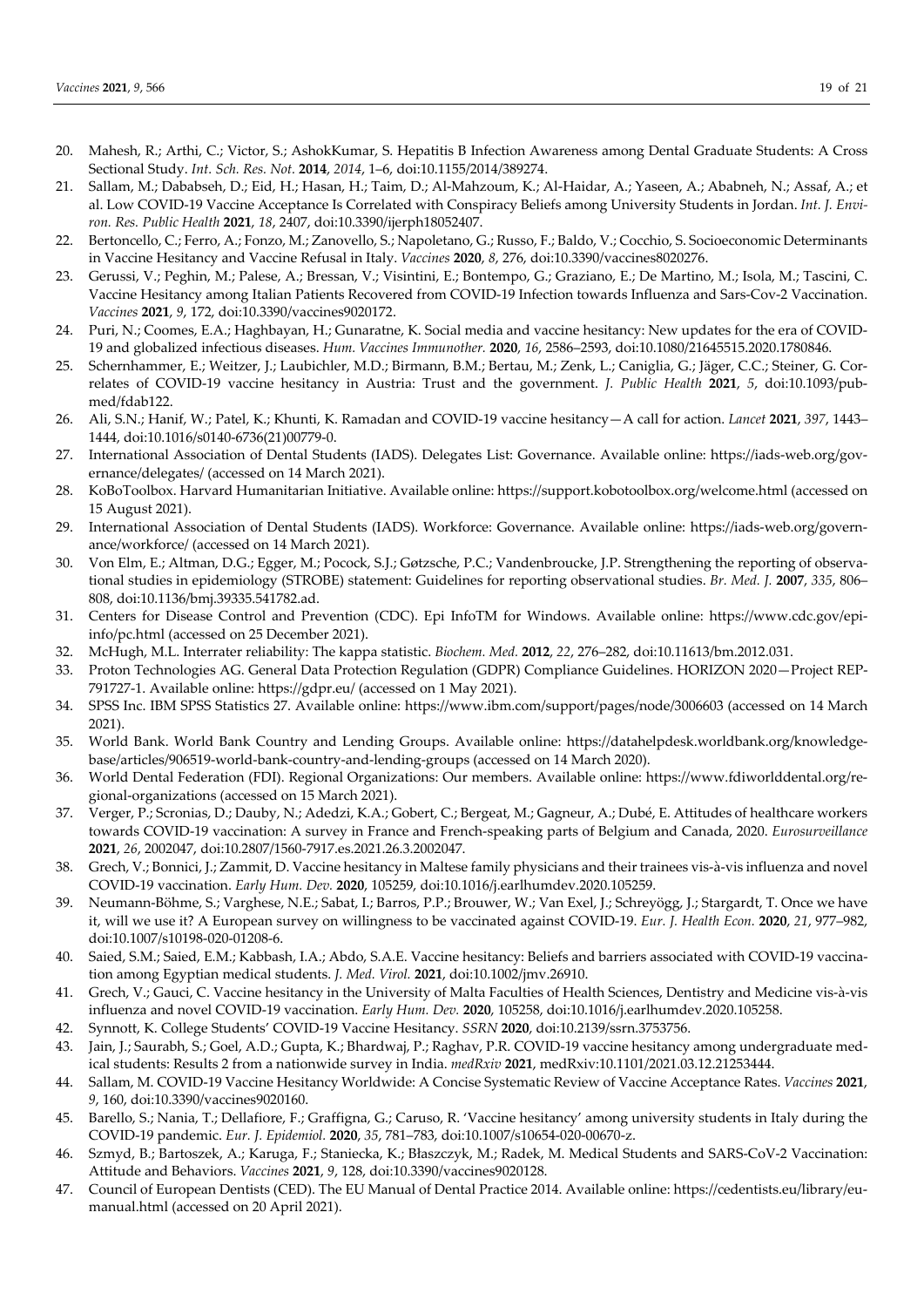- 48. American Dental Association (ADA). Dental Schools and Students. ADA Health Policy Institute FAQ. Available online: https://www.ada.org/en/science-research/health-policy-institute/dental-statistics/education (accessed on 20 April 2021).
- 49. American Dental Association (ADA). Dental Workforce in the U.S. ADA Health Policy Institute FAQ. Available online: https://www.ada.org/en/science-research/health-policy-institute/dental-statistics/workforce (accessed on 20 April 2021).
- 50. Prasanna, J.S.; Karunakar, P.; Sumadhura, C.; Aishwarya, M.D.; Monica, P.; Sayed, A.S. Women dentists: Changing the face of dentistry. *J. Oral Res. Rev.* **2015**, *7*, 69, doi:10.4103/2249-4987.172499.
- 51. Shrirao, N. The Journey Of Women In Dentistry. Dental Reach. Available online: https://dentalreach.today/editorial/the-journey-of-women-in-dentistry/ (accessed on 20 April 2021).
- 52. Parkash, H.; Mathur, V.; Duggal, R.; Jhuraney, B. Dental Workforce Issues: A Global Concern. *J. Dent. Educ.* **2006**, *70*, 22–26, doi:10.1002/j.0022-0337.2006.70.11\_suppl.tb04212.x.
- 53. Dror, A.A.; Eisenbach, N.; Taiber, S.; Morozov, N.G.; Mizrachi, M.; Zigron, A.; Srouji, S.; Sela, E. Vaccine hesitancy: The next challenge in the fight against COVID-19. *Eur. J. Epidemiol.* **2020**, *35*, 775–779, doi:10.1007/s10654-020-00671-y.
- 54. Murphy, J.; Vallières, F.; Bentall, R.P.; Shevlin, M.; McBride, O.; Hartman, T.K.; McKay, R.; Bennett, K.; Mason, L.; Gibson-Miller, J.; et al. Psychological characteristics associated with COVID-19 vaccine hesitancy and resistance in Ireland and the United Kingdom. *Nat. Commun.* **2021**, *12*, 1–15, doi:10.1038/s41467-020-20226-9.
- 55. Soares, P.; Rocha, J.; Moniz, M.; Gama, A.; Laires, P.; Pedro, A.; Dias, S.; Leite, A.; Nunes, C. Factors Associated with COVID-19 Vaccine Hesitancy. *Vaccines* **2021**, *9*, 300, doi:10.3390/vaccines9030300.
- 56. Olomofe, C.O.; Soyemi, V.K.; Udomah, B.F.; Owolabi, A.O.; Ajumuka, E.E.; Igbokwe, C.M.; Ashaolu, U.O.; Adeyemi, A.O.; Aremu-Kasumu, Y.B.; Dada, O.F.; et al. Predictors of uptake of a potential COVID-19 vaccine among nigerian adults. *medRxiv* **2021**, medRxiv:10.1101/2020.12.28.20248965.
- 57. Mahmud, S.; Mohsin, M.; Khan, I.A.; Mian, A.U.; Zaman, M.A. Acceptance of COVID-19 Vaccine and Its Determinants in Bangladesh. *arXiv* **2021**, arXiv:2103.15206.
- 58. Dereje, N.; Tesfaye, A.; Tamene, B.; Alemeshet, D.; Abe, H.; Tesfa, N.; Gedion, S.; Biruk, T.; Lakew, Y. COVID-19 Vaccine hesitancy in Addis Ababa, Ethiopia: A mixed-methods study. *medRxiv* **2021**, medRxiv:10.1101/2021.02.25.21252443.
- 59. Lucia, V.C.; Kelekar, A.; Afonso, N.M. COVID-19 vaccine hesitancy among medical students. *J. Public Health* **2020**, *2020*, 1–5, doi:10.1093/pubmed/fdaa230.
- 60. Kelekar, A.K.; Lucia, V.C.; Afonso, N.M.; Mascarenhas, A.K. COVID-19 vaccine acceptance and hesitancy among dental and medical students. *J. Am. Dent. Assoc.* **2021**, doi:10.1016/j.adaj.2021.03.006.
- 61. Abalkhail, M.S.; Alzahrany, M.S.; Alghamdi, K.A.; Alsoliman, M.A.; Alzahrani, M.A.; Almosned, B.S.; Gosadi, I.M.; Tharkar, S. Uptake of influenza vaccination, awareness and its associated barriers among medical students of a University Hospital in Central Saudi Arabia. *J. Infect. Public Health* **2017**, *10*, 644–648, doi:10.1016/j.jiph.2017.05.001.
- 62. Pandey, D.; Vanya, V.; Bhagat, S.; Vs, B.; Shetty, J. Awareness and Attitude towards Human Papillomavirus (HPV) Vaccine among Medical Students in a Premier Medical School in India. *PLoS ONE* **2012**, *7*, e40619, doi:10.1371/journal.pone.0040619.
- 63. De Paula, S.I.; De Paula, G.I.; Cunegundes, K.S.A.; De Moraes-Pinto, M.I. Adherence to influenza vaccination among medical students during and after influenza a (H1N1) pandemic. *Rev. Inst. Med. Trop. Sao Paulo* **2016**, *58*, 82, doi:10.1590/s1678- 9946201658082.
- 64. Wicker, S.; Rabenau, H.F.; Von Gierke, L.; Francois, G.; Hambach, R.; De Schryver, A. Hepatitis B and influenza vaccines: Important occupational vaccines differently perceived among medical students. *Vaccine* **2013**, *31*, 5111–5117, doi:10.1016/j.vaccine.2013.08.070.
- 65. Li, H.O.-Y.; Bailey, A.; Huynh, D.; Chan, J. YouTube as a source of information on COVID-19: A pandemic of misinformation? *BMJ Glob. Health* **2020**, *5*, e002604, doi:10.1136/bmjgh-2020-002604.
- 66. Bonnevie, E.; Gallegos-Jeffrey, A.; Goldbarg, J.; Byrd, B.; Smyser, J. Quantifying the rise of vaccine opposition on Twitter during the COVID-19 pandemic. *J. Commun. Health* **2021**, *14*, 12–19, doi:10.1080/17538068.2020.1858222.
- 67. Griffith, J.; Marani, H.; Monkman, H. COVID-19 Vaccine Hesitancy in Canada: Content Analysis of Tweets Using the Theoretical Domains Framework. *J. Med. Internet Res.* **2021**, *23*, e26874, doi:10.2196/26874.
- 68. Mesch, G.S.; Schwirian, K.P. Social and political determinants of vaccine hesitancy: Lessons learned from the H1N1 pandemic of 2009-2010. *Am. J. Infect. Control.* **2015**, *43*, 1161–1165, doi:10.1016/j.ajic.2015.06.031.
- 69. Crescitelli, M.E.D.; Ghirotto, L.; Sisson, H.; Sarli, L.; Artioli, G.; Bassi, M.; Appicciutoli, G.; Hayter, M. A meta-synthesis study of the key elements involved in childhood vaccine hesitancy. *Public Health* **2020**, *180*, 38–45, doi:10.1016/j.puhe.2019.10.027.
- 70. Alawia, R.; Riad, A.; Kateeb, E. Risk perception and readiness of dental students to treat patients amid COVID-19: Implication for dental education. *Oral Dis.* **2020**, doi:10.1111/odi.13593.
- 71. Alawia, R.; Riad, A.; Kateeb, E. Knowledge and attitudes among dental students about COVID-19 and its precautionary measures: A cross-sectional study. *J. Oral Med. Oral Surg.* **2021**, *27*, 17, doi:10.1051/mbcb/2020056.
- 72. Machado, R.A.; Bonan, P.R.F.; Perez, D.E.D.C.; Júnior, H.M. COVID-19 pandemic and the impact on dental education: Discussing current and future perspectives. *Braz. Oral Res.* **2020**, *34*, e083, doi:10.1590/1807-3107bor-2020.vol34.0083.
- 73. Ghai, S. Are dental schools adequately preparing dental students to face outbreaks of infectious diseases such as COVID-19? *J. Dent. Educ.* **2020**, *84*, 631–633, doi:10.1002/jdd.12174.
- 74. Meyer, M.N.; Gjorgjieva, T.; Rosica, D. Trends in Health Care Worker Intentions to Receive a COVID-19 Vaccine and Reasons for Hesitancy. *JAMA Netw. Open* **2021**, *4*, e215344, doi:10.1001/jamanetworkopen.2021.5344.